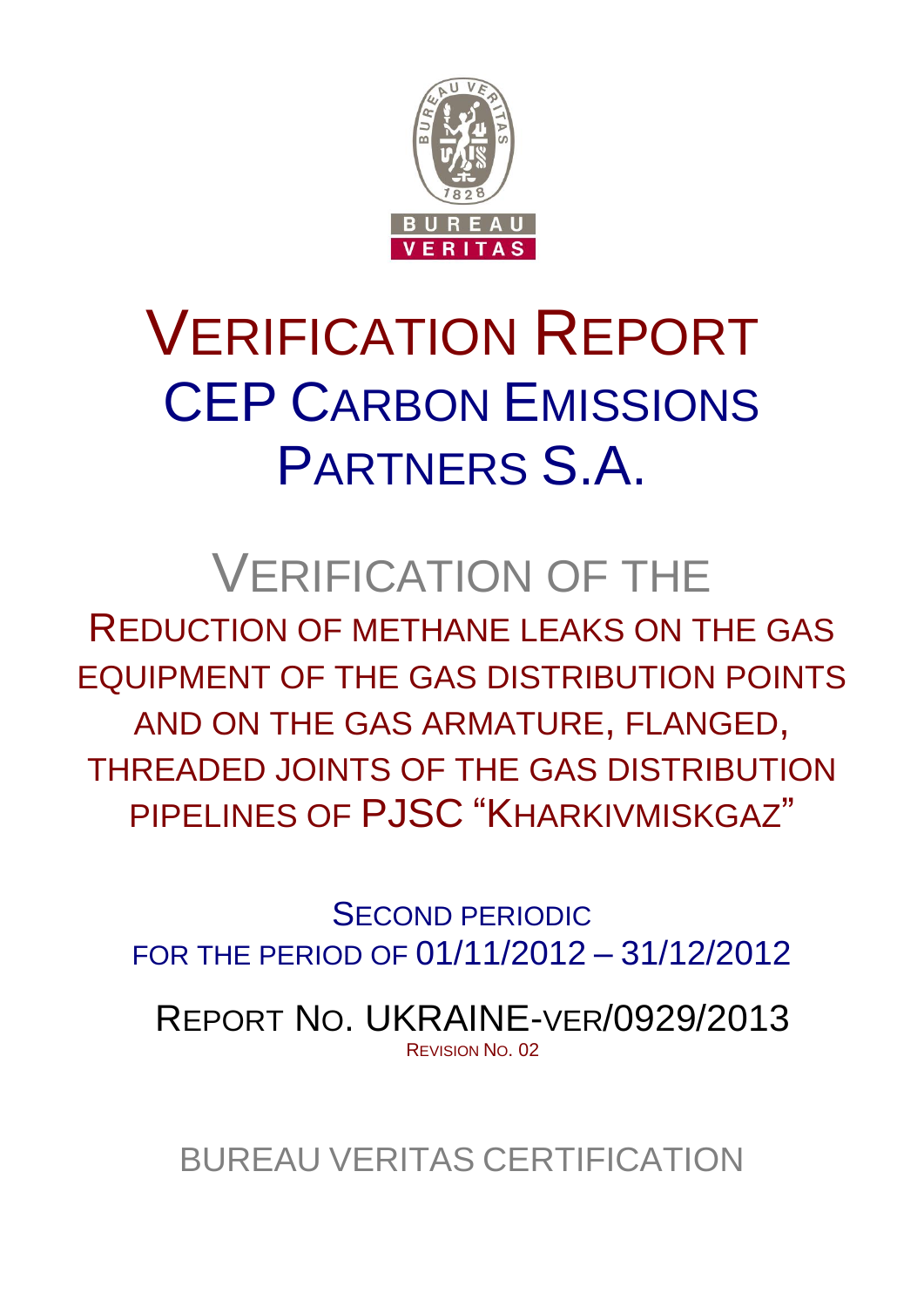#### **BUREAU VERITAS CERTIFICATION**

Report No: UKRAINE-ver/0929/2013



**VERIFICATION REPORT** 

| Date of first issue:<br>19/02/2013                          | Organizational unit:<br><b>Bureau Veritas Certification</b><br><b>Holding SAS</b> |
|-------------------------------------------------------------|-----------------------------------------------------------------------------------|
| Client:<br>CEP Carbon Emissions Partners S.A. Fabian Knodel | Client ref.:                                                                      |

Summary

Bureau Veritas Certification has made the 2nd periodic verification for the period of 01/11/2012 - 31/12/2012 of the "Reduction of methane leaks on the gas equipment of the gas distribution points and on the gas armature, flanged, threaded joints of the gas distribution pipelines of PJSC "Kharkivmiskgaz" project of CEP Carbon Emissions Partners S.A. located in the territory of Kharkiv city and surrounding area. Ukraine, and applying JI specific approach, on the basis of UNFCCC criteria for the JI, as well as criteria given to provide for consistent project operations, monitoring and reporting. UNFCCC criteria (but for the crediting period) refer to Article 6 of the Kyoto Protocol, the JJ rules and modalities and the subsequent decisions by the JJ Supervisory Committee, as well as the host country criteria.

The verification scope is defined as a periodic independent review and ex post determination by the Accredited Entity of the monitored reductions in GHG emissions during defined verification period, and consisted of the following three phases: i) desk review of the monitoring report against project design and the baseline and monitoring plan; ii) follow-up interviews with project stakeholders; iii) resolution of outstanding issues and the issuance of the final verification report and opinion. The overall verification, from Contract Review to Verification Report & Opinion, was conducted using Bureau Veritas Certification internal procedures.

The first output of the verification process is a list of Clarification, Corrective Actions Requests, Forward Actions Requests (CR, CAR and FAR), presented in Appendix A.

In summary, Bureau Veritas Certification confirms that the project is implemented as planned and described in approved project design documents. Installed equipment being essential for generating emission reduction runs reliably and is calibrated appropriately. The monitoring system is in place and the project is generating GHG emission reductions. The GHG emission reduction is calculated accurately and without material errors, omissions, or misstatements, and the ERUs issued totalize 351 509 tonnes of CO<sub>2</sub> equivalent for the monitoring period from 01/11/2012 to 31/12/2012.

Our opinion relates to the project's GHG emissions and resulting GHG emission reductions reported and related to the approved project baseline and monitoring, and its associated documents.

| Report No.:<br>UKRAINE-ver/0929/2013                                                                                                                                                                                | Subject Group:<br>JI   |  |                                             |
|---------------------------------------------------------------------------------------------------------------------------------------------------------------------------------------------------------------------|------------------------|--|---------------------------------------------|
| Project title:<br>"Reduction of methane leaks on the gas equipment<br>of the gas distribution points and on the gas<br>armature, flanged, threaded yoints of the<br>distribution pipelines of PJSC "Kharkiymiskgaz" | gas                    |  |                                             |
| Work carried out by:                                                                                                                                                                                                |                        |  |                                             |
| Oleg Skoblyk - Team Leader, Climate Change Lead                                                                                                                                                                     |                        |  |                                             |
| Verifier<br>Dmytro Balyn - Team Member,<br>Change Verifier                                                                                                                                                          | Climate                |  |                                             |
| Work reviewed by:<br>Ivan Sokolov - Internal Technical Réviewer                                                                                                                                                     |                        |  | No distribution without permission from the |
| Vasyl Kobzar - Technical Specialist.                                                                                                                                                                                |                        |  | Client or responsible organizational unit   |
| Work approved by:                                                                                                                                                                                                   |                        |  |                                             |
| Ivan Sokolov - Climate Change Operational                                                                                                                                                                           |                        |  | Limited distribution                        |
| Manager                                                                                                                                                                                                             |                        |  |                                             |
| Rev. No.:<br>Date of this revision:<br>07/08/2013<br>02                                                                                                                                                             | Number of pages:<br>25 |  | Unrestricted distribution                   |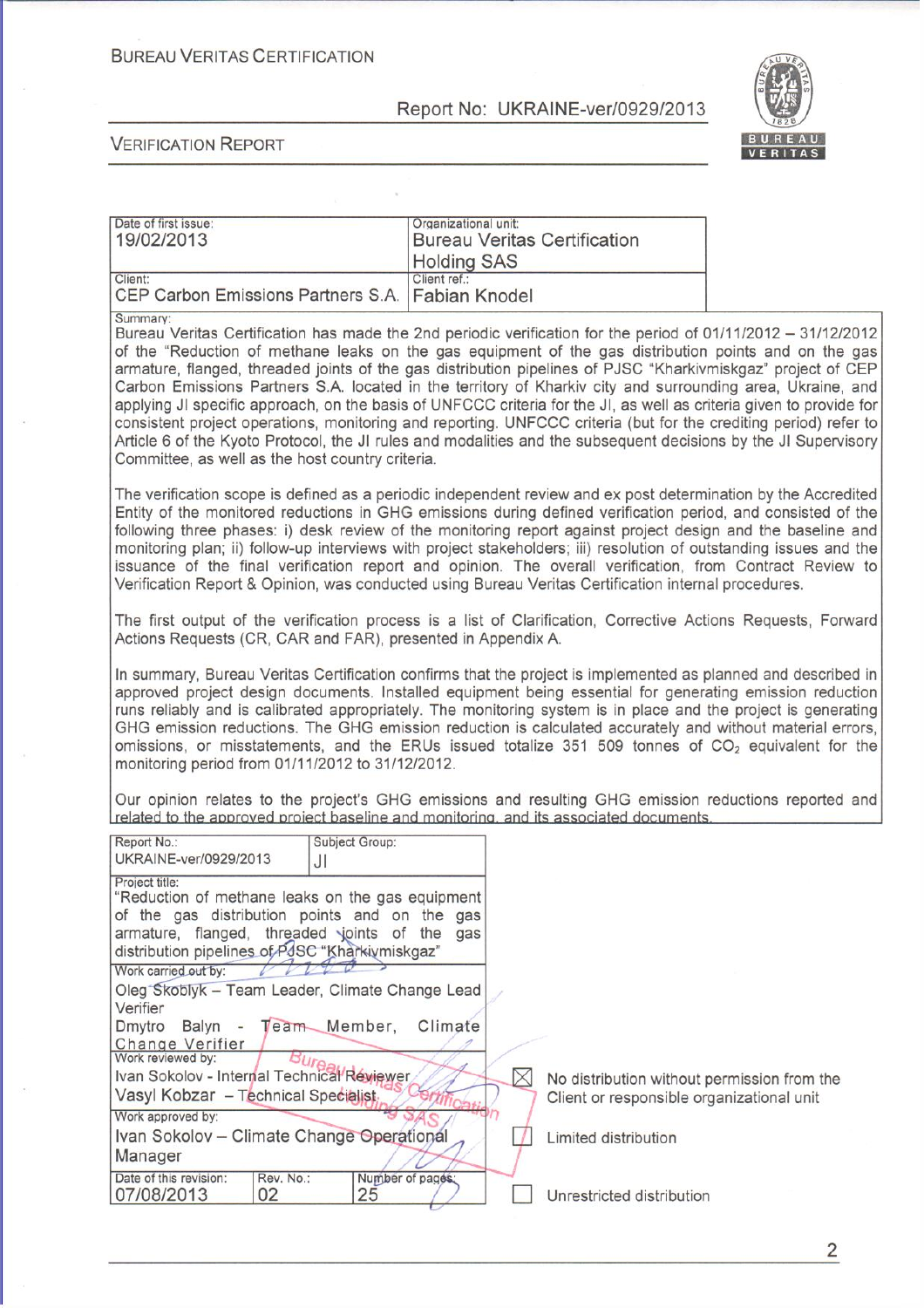| 1              |                                                                     | $\overline{4}$ |
|----------------|---------------------------------------------------------------------|----------------|
| 1.1            | Objective                                                           | 4              |
| 1.2            | Scope                                                               | 4              |
| 1.3            | <b>Verification Team</b>                                            | 4              |
| $\overline{2}$ |                                                                     | .5             |
| 2.1            | <b>Review of Documents</b>                                          | 5              |
| 2.2            | Follow-up Interviews                                                | 6              |
| 2.3            | Resolution of Clarification, Corrective and Forward Action Requests | 6              |
| 3              |                                                                     |                |
| 3.1            | Remaining issues and FARs from previous verifications               | 7              |
| 3.2            | Project approval by Parties involved (90-91)                        | $\overline{7}$ |
| 3.3            | Project implementation (92-93)                                      | 7              |
| 3.4            | Compliance of the monitoring plan with the monitoring methodology   |                |
|                | $(94-98)$                                                           | 10             |
| 3.5            | Revision of monitoring plan (99-100)                                | 11             |
| 3.6            | Data management (101)                                               | 11             |
| 3.7            | Verification regarding programmes of activities (102-110)           | 13             |
| 4              |                                                                     |                |
| 5              |                                                                     |                |
|                | APPENDIX A: COMPANY PROJECT VERIFICATION PROTOCOL 17                |                |

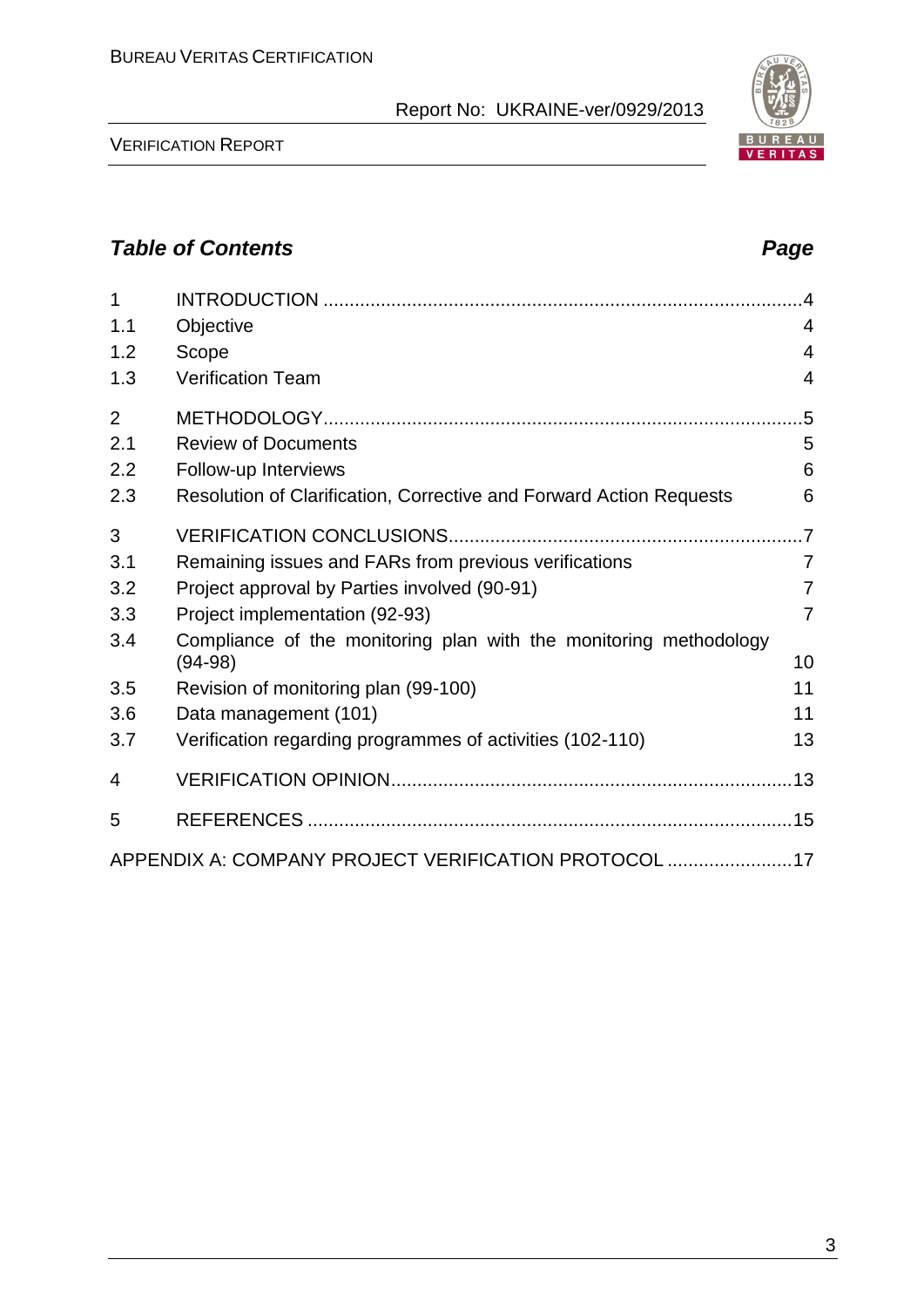

VERIFICATION REPORT

# **1 INTRODUCTION**

CEP Carbon Emissions Partners S.A. has commissioned Bureau Veritas Certification to verify the emissions reductions of its JI project "Reduction of methane leaks on the gas equipment of the gas distribution points and on the gas armature, flanged, threaded joints of the gas distribution pipelines of PJSC "Kharkivmiskgaz" (hereafter called "the project") located in the territory of Kharkiv city and surrounding area, Ukraine.

This report summarizes the findings of the verification of the project, performed on the basis of UNFCCC criteria, as well as criteria given to provide for consistent project operations, monitoring and reporting.

The verification covers the period from November 1, 2012 to December 31, 2012.

# **1.1 Objective**

Verification is the periodic independent re view and ex post determination by the Accredited Independent Entity of the monitored reductions in GHG emissions during defined verification period.

The objective of verification can be divided in Initial Verification and Periodic Verification.

UNFCCC criteria refer to Article 6 of the Kyoto Protocol, the JI rules and modalities and the subsequent decisions by the JI Supervisory Committee, as well as the host country criteria.

#### **1.2 Scope**

The verification scope is defined as an independent and objective review of the project design document, the project's baseline study, monitoring plan and monitoring report, and other relevant documents. The information in these documents is reviewed against Kyoto Protocol requirements, UNFCCC rules and associated interpretations.

The verification is not meant to provide any consulting towards the Client. However, stated requests for clarifications, corrective and/or forward actions may provide input for improvement of the project monitoring towards reductions in the GHG emissions.

# **1.3 Verification Team**

The verification team consists of the following personnel:

Oleg Skoblyk Bureau Veritas Certification Team Leader, Climate Change Lead Verifier

Dmytro Balyn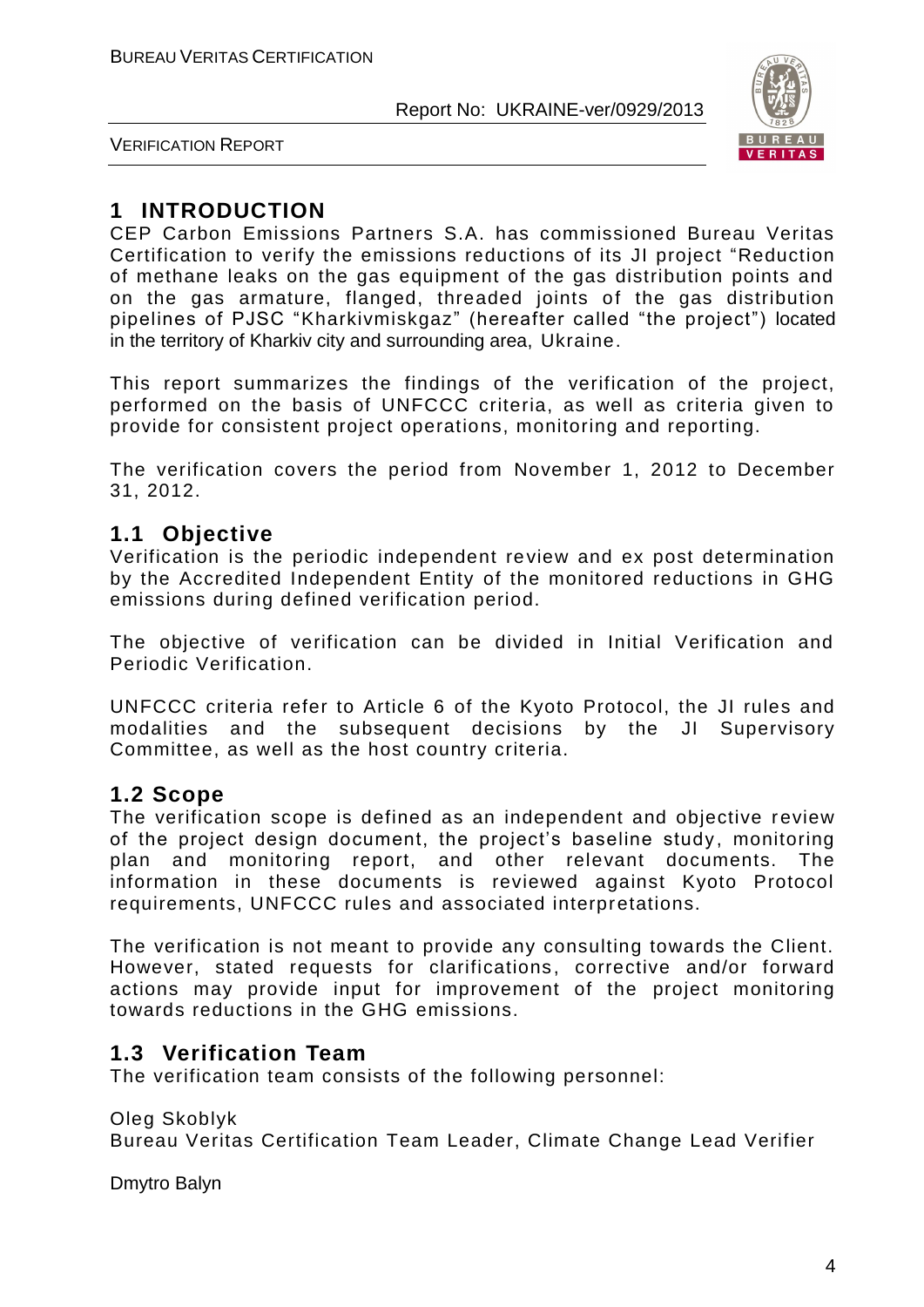



Bureau Veritas Certification Team Member, Climate Change Verifier This verification report was reviewed by:

Ivan Sokolov Bureau Veritas Certification Internal Technical Reviewer

Vasyl Kobzar

Bureau Veritas Certification Technical Specialist.

# **2 METHODOLOGY**

The overall verification, from Contract Review to Verification Report & Opinion, was conducted using Bureau Veritas Certification internal procedures.

In order to ensure transparency, a verification protocol was customized for the project, according to the version 01 of the Joint Implementation Determination and Verification Manual, issued by the Joint Implementation Supervisory Committee at its 19 meeting on 04/12/2009. The protocol shows, in a transparent manner, criteria (requirements), means of verification and the results from verifying the identified criteria. The verification protocol serves the following purposes:

- It organizes, details and clarifies the requirements a JI project is expected to meet;
- It ensures a transparent verification process where the verifier will document how a particular requirement has been verified and the result of the verification.

The completed verification protocol is enclosed in Appendix A to this report.

#### **2.1 Review of Documents**

The Monitoring Report (MR) submitted by CEP Carbon Emissions Partners S.A. and additional background documents related to the project design and baseline, i.e. country Law, Project Design Document (PDD), Approved CDM methodology, Determination Report of the project issued by Bureau Veritas Certification Holding SAS, No. UKRAINE-det/0743/2012 dated 19/10/2012, Guidance on criteria for baseline setting and monitoring, Host party criteria, Kyoto Protocol, Clarifications on Verification Requirements to be Checked by an Accredited Independent Entity were reviewed.

The verification findings presented in this report relate to the Monitoring Report for the period of 01/11/2012 – 31/12/2012, version 01 dated 05/02/2013 and version 02 dated 06/08/2013, and project as described in the determined PDD.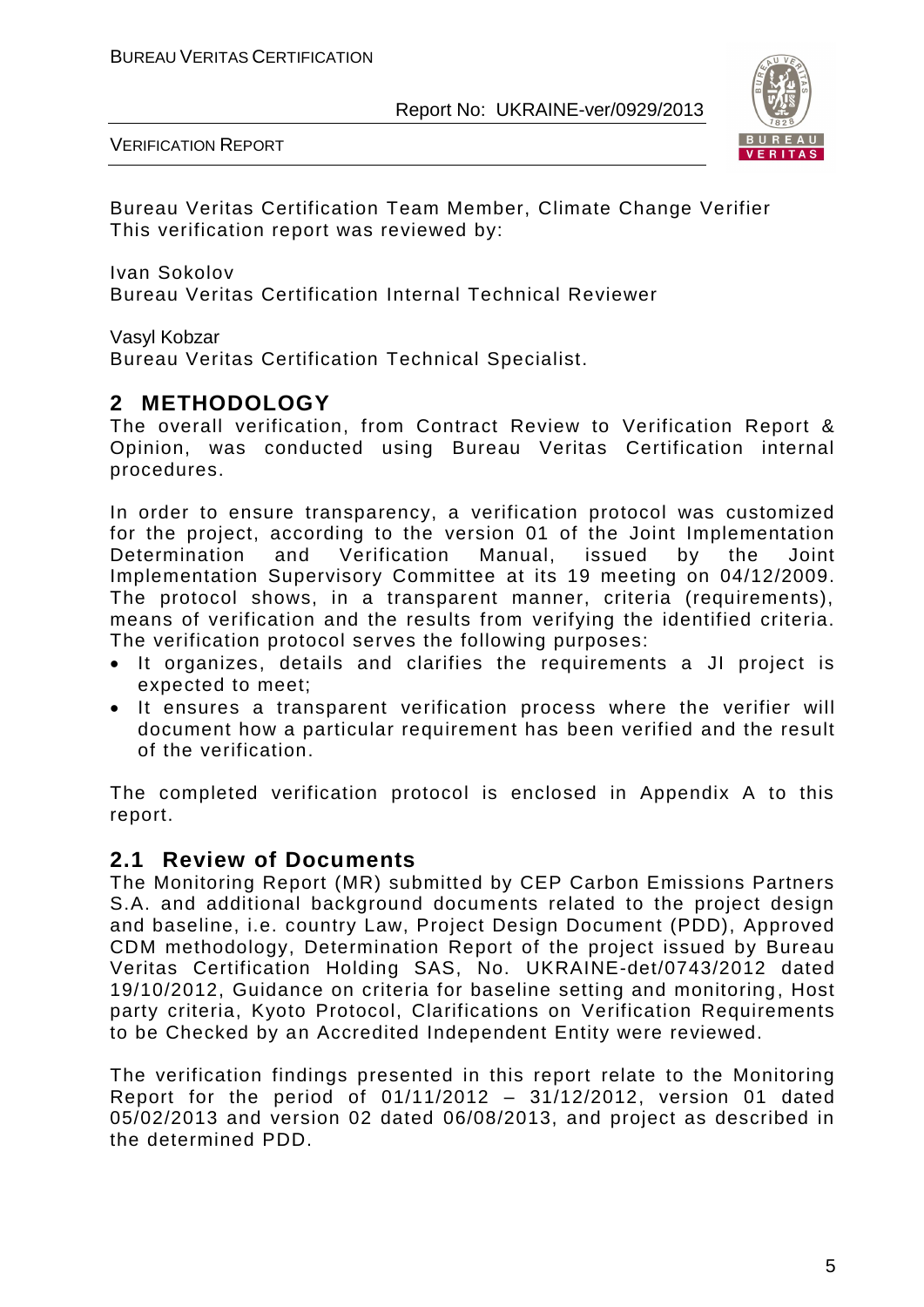

VERIFICATION REPORT

# **2.2 Follow-up Interviews**

On 05/08/2013 Bureau Veritas Certification performed (on-site) interviews with project stakeholders to confirm selected information and to resolve issues identified in the document review. Representatives of PJSC "Kharkivmiskgaz" and CEP Carbon Emissions Partners S.A. were interviewed (see References). The main topics of the interviews are summarized in Table 1.

| Table 1 | <b>Interview topics</b> |  |
|---------|-------------------------|--|
|---------|-------------------------|--|

| Interviewed<br>organization                                           | <b>Interview topics</b>                                                                                                                                                                                                                                                                  |
|-----------------------------------------------------------------------|------------------------------------------------------------------------------------------------------------------------------------------------------------------------------------------------------------------------------------------------------------------------------------------|
| <b>PJSC</b><br>"Kharkivmiskgaz"                                       | $\triangleright$ Organizational structure<br>Responsibilities and authorities<br>$\triangleright$ Training of personnel<br>Quality management procedures and technologies<br>➤<br>Operation of equipment (logging)<br>Metering equipment control<br>Record keeping system, database<br>⋗ |
| Consultant:<br><b>CEP Carbon</b><br><b>Emissions Partners</b><br>S.A. | Baseline methodology<br>➤<br>Monitoring plan<br>➤<br>Monitoring report<br>⋗<br>Deviations from the PDD<br>⋗                                                                                                                                                                              |

#### **2.3 Resolution of Clarification, Corrective and Forward Action Requests**

The objective of this phase of the verification is to raise the requests for corrective actions and clarification and any other outstanding issues that needed to be clarified for Bureau Veritas Certification positive conclusion on the GHG emission reduction calculation.

If the Verification Team, in assessing the monitoring report and supporting documents, identifies issues that need to be corrected, clarified or improved with regard to the monitoring requirements, it should raise these issues and inform the project participants of these issues in the form of:

(a) Corrective action request (CAR), requesting the project participants to correct a mistake that is not in accordance with the monitoring plan;

(b) Clarification request (CL), requesting the project participants to provide additional information for the Verification Team to assess compliance with the monitoring plan;

(c) Forward action request (FAR), informing the project participants of an issue, relating to the monitoring that needs to be reviewed during the next verification period.

The Verification Team will make an objective assessment as to whether the actions taken by the project participants, if any, satisfactorily resolve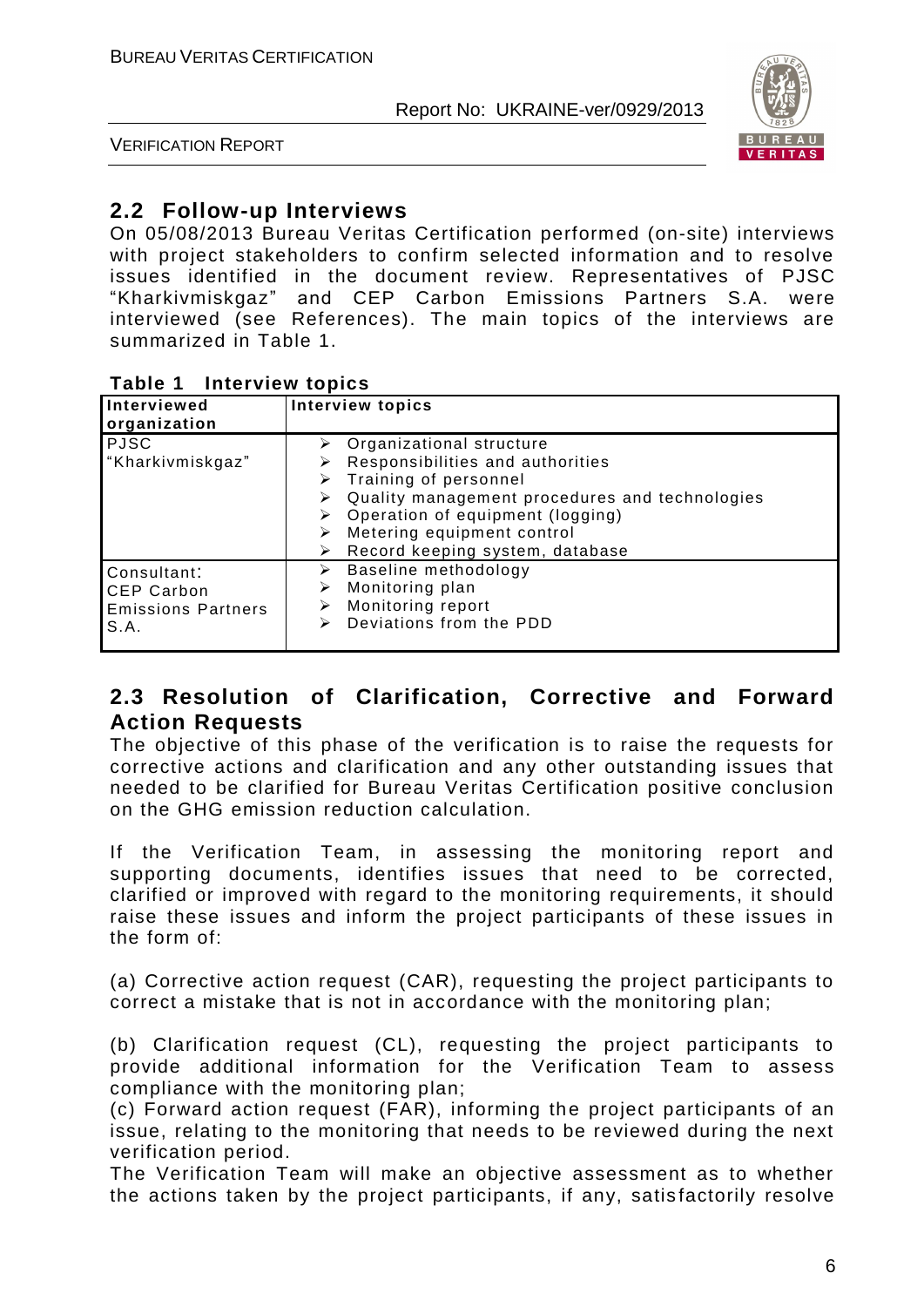

VERIFICATION REPORT

the issues raised, if any, and should conclude its findings of the verification.

To guarantee the transparency of the verification process, the concerns raised are documented in more detail in the verification protocol in Appendix A.

# **3 VERIFICATION CONCLUSIONS**

In the following sections, the conclusions of the verification are stated.

The findings from the desk review of the original monitoring documents and the findings from interviews during the follow up visit are described in the Verification Protocol in Appendix A.

The Clarification, Corrective and Forward Action Requests are stated, where applicable, in the following sections and are further documented in the Verification Protocol in Appendix A. The verification of the Project resulted in 3 Corrective Action Requests and 1 Clarification Request.

The number between brackets at the end of each section corresponds to the DVM paragraph.

#### **3.1 Remaining issues and FARs from previous verifications**

There aren't any remaining CLs, CARs and FARs from previous verifications.

#### **3.2 Project approval by Parties involved (90-91)**

The project obtained approval by the Host party (Ukraine) - Letter of Approval No. 3513/23/7 issued by the State Environmental Investment Agency of Ukraine dated 16/11/2012, and written project approval by the party – buyer of the emission reduction units (Switzerland) - Letter of Approval No. J294-0485 issued by the Federal Office for the Environment of Switzerland (FOEN) dated 24/10/2012.

The abovementioned written approvals are unconditional.

#### **3.3 Project implementation (92-93)**

PJSC "Kharkivmiskgaz" is an enterprise that provides transportation and supply of liquified and natural gas in Kharkiv city and the territories adherent to the city. At the moment, the company supplies natural gas to industrial enterprises (648), budgetfunded and public utility entities (3 383), population (484 923 apartments and individual households).

The structure of existing tariffs for gas transportation regulated by the state does not take into account the amortization and investment needs of gas distribution enterprises. This leads to a lack of financing for repair works and modernization of gas networks, purchase of proper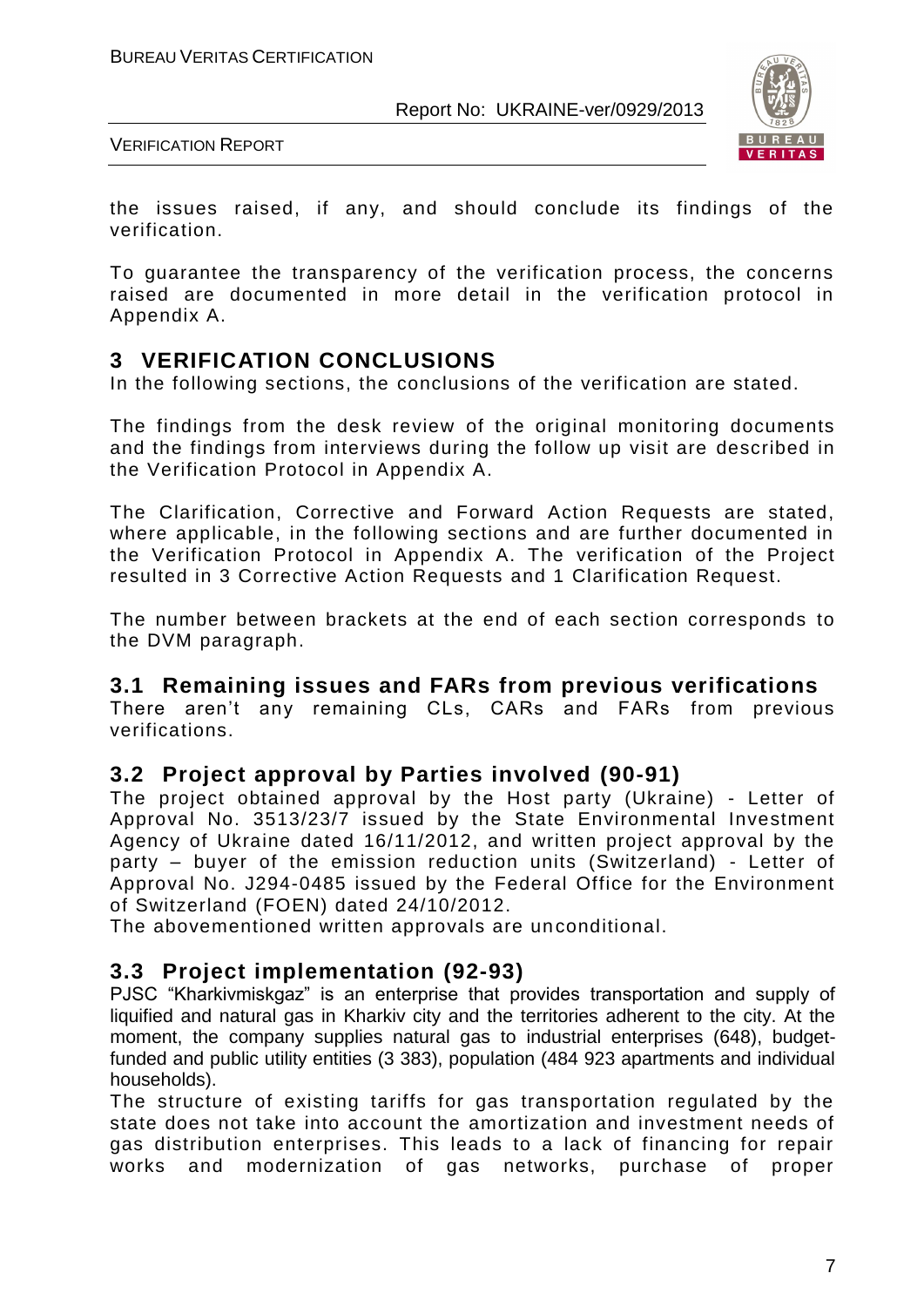

VERIFICATION REPORT

technological equipment and components, and, as a result, contributes to the increase of methane leaks at PJSC "Kharkivmiskgaz" facilities.

The project activities consist in the reduction of methane leaks that occur<br>as a result of faulty sealing of GDN components of PJSC as a result of faulty sealing of GDN components "Kharkivmiskgaz" (gas equipment of GDPs (CGDPs) and gas fittings of gas pipelines).

Within the framework of the JI project in order to repair methane leaks at gas equipment and gas fittings two types of repairs are applied:

- 1. Complete replacement of old gas equipment and gas fittings with new units.
- 2. Replacement of sealing elements with the use of modern sealing materials, changing the common practice of maintenance and repair on the basis of paronite packing and gaskets made of cotton fibers with fatty treatment and asbestic and graphite filler.

The existing practice of maintenance and repair on the basis of paronite packing and gaskets made of cotton fibers with fatty treatment and asbestic and graphite filler does not give a long-lasting effect of methane leak reduction.

As a result of JI project activities, in addition to methane leak reductions, technical losses of natural gas decreased, a contribution was made to the improvement of environmental situation, and the risk of accidents and explosions was reduced.

In accordance with the PDD version 02, the project boundary encompasses spots of methane leaks caused by faulty sealing of GDP (CGDP) gas equipment, gas fittings, flanged and threaded joints of gas distribution networks of PJSC "Kharkivmiskgaz". In total, the project boundary includes equipment of 1230 GDP (CGDP) and 63 327 units of gas fittings. PJSC "Kharkivmiskgaz" complete repairs of the gas equipment of all GDP (CGDP) and all gas armature, which was included to the JI project boundaries, during previous accounting monitoring periods.

The quantity of repaired (replaced) equipment of GDP (CGDP) and gas fittings at gas distribution networks of PJSC "Kharkivmiskgaz" by periods is provided in Table 2 of this report: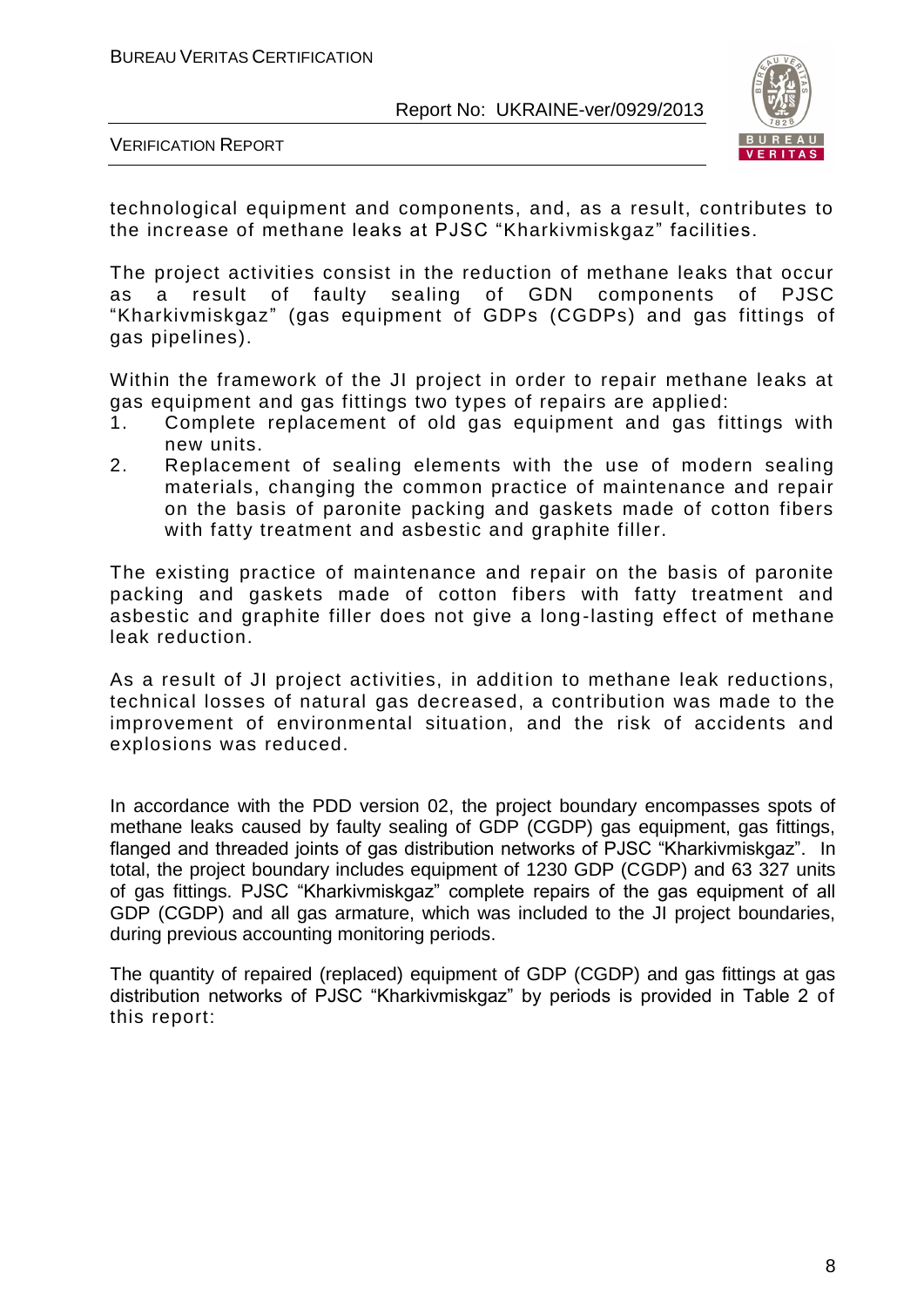

VERIFICATION REPORT

| <b>Period</b>               | <b>Number of GDPs</b><br>(CGDPs) with<br>repaired (replaced)<br>gas equipment | Number of GDN gas<br>fitting units repaired<br>(replaced) |  |  |
|-----------------------------|-------------------------------------------------------------------------------|-----------------------------------------------------------|--|--|
| 2005                        | 246                                                                           | 12 665                                                    |  |  |
| 2006                        | 246                                                                           | 12 666                                                    |  |  |
| 2007                        | 246                                                                           | 12 6 66                                                   |  |  |
| 2008                        | 165                                                                           | 12 665                                                    |  |  |
| 2009                        | 99                                                                            | 10 209                                                    |  |  |
| 2010                        | 91                                                                            | 838                                                       |  |  |
| 2011                        | 63                                                                            | 824                                                       |  |  |
| January 2012 - October 2012 | 74                                                                            | 794                                                       |  |  |
| TOTAL                       | 1 2 3 0                                                                       | 63 327                                                    |  |  |

#### **Table 2 Status of the project implementation**

The number of repaired/replaced equipment slightly differs from the figure set in the determined PDD version 02, which is attributable to the short financing of the project. The lack of funding lead to the fact that some repairs planned for 2008 were performed in the 1st half of 2012.

Project activities include:

- Implementation of Purposeful Examination and Technical Maintenance (PETM) of GDN components (gas equipment of GDPs (CGDPs) and gas fittings);
- Detection of methane leaks: leak monitoring system at all GDN components (gas equipment of GDPs (CGDPs), gas fittings) that are included in the project boundary including repaired methane leaks (elements of GDN repaired as part of the project activity);
- Repair of all leaks detected: repair of leaking GDN components within the project boundary varied from replacement of sealing elements by using new and modern materials to replacement of gas equipment units and gas fittings with new and modern ones .

Project activities of the current monitoring period (November 1, 2012 – December 31, 2012) involve Purposeful Examination and Technical Maintenance (PETM) of all GDP (CGDP) gas equipment and gas fittings that were repaired (replaced) in addition to scheduled repairs in the whole JI project life.

According to the Monitoring Plan provided in the PDD Version 02, current repairs of gas equipment are carried out once a year, and maintenance is performed once per half-year.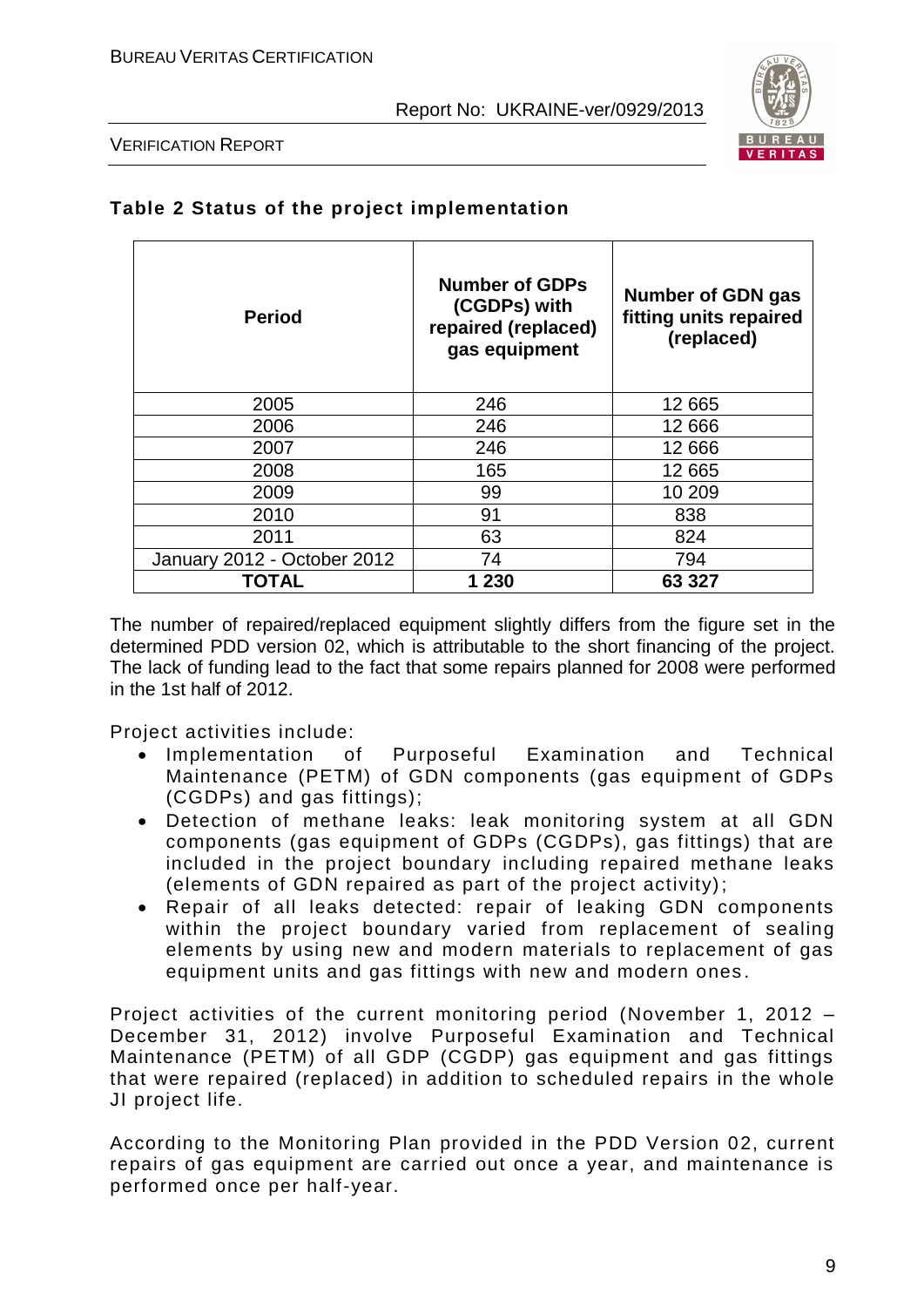

VERIFICATION REPORT

Results of measurements of methane leaks at repaired (replaced) GDP (CGDP) equipment and gas fittings of PJSC "Kharkivmiskgaz" gas pipelines do not exceed the leaks that would have occurred in the absence of the project.

The project was in operation for the entire monitoring period – from 01/11/2012 to 31/12/2012.

The identified areas of concern as to the project implementation, project participants' responses and BVC's conclusions are described in Appendix A to this report (refer to CAR 01).

#### **3.4 Compliance of the monitoring plan with the monitoring methodology (94-98)**

The monitoring occurred in accordance with the monitoring plan included in the PDD regarding which the determination has been deemed final and is so listed on the UNFCCC JI website.

For calculating the emission reductions key factors, such as sequence number of GDN component, Global Warming Potential of methane, number of activity (replacement/repair) at GDN component after the presence of APLNG was determined at such component, average mass fraction of methane in the natural gas, natural gas leak factor from GDN component in CLS, natural gas leak factor that corresponds to APLNG for GDN component, time of operation of GDN component under pressure from the beginning of monitoring period "y" to implementation of project activities (repair / replacement) that resulted in the repair of APLNG at such component, time of operation of GDN component under pressure from the moment of implementation of project activities (repair / replacement) that resulted in the repair of APLNG at such component to the end of the monitoring period "y", experience in implementing activities provided by the project, current practice that exists in this field in Ukraine, financial costs and background, legislation, influencing the baseline emissions and the activity level of the project and the emissions as well as risks associated with the project were taken into account, as appropriate.

Data sources used for calculating emission reductions, such as metering equipment – Gas analyser STKh-17-90, information provided by equipment producers, data of the enterprise, "Methodology for calculation of greenhouse gas emission reductions achieved by above-standard natural gas leak repair at the gas distribution networks" (registration number UkrNTI 0112U00A816 dated 2012) and IPCC are clearly identified, reliable and transparent.

Emission factors, including default emission factors, are selected by carefully balancing accuracy and reasonableness, and appropriately justified of the choice.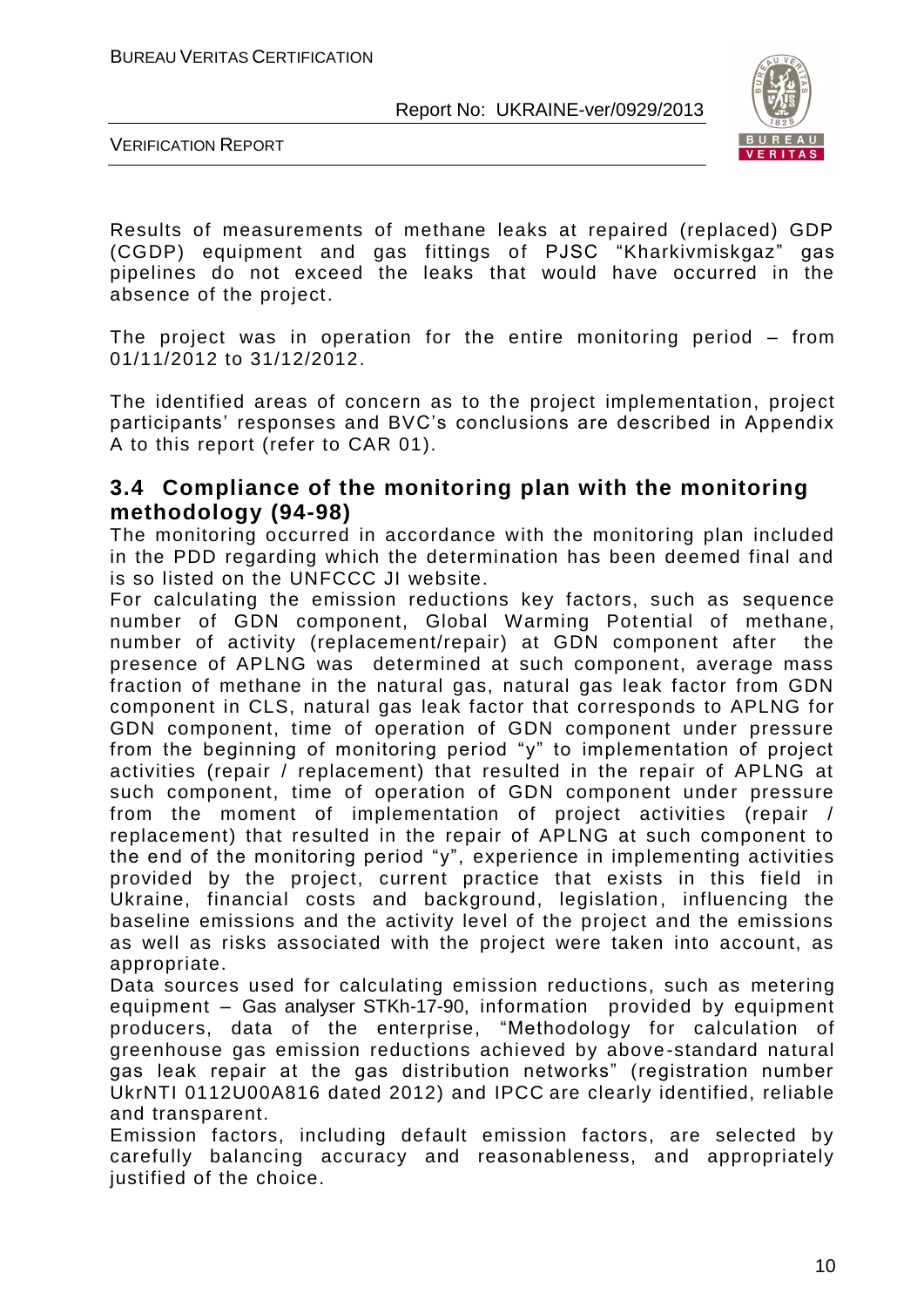

VERIFICATION REPORT

The calculation of emission reductions is based on conservative assumptions and the most plausible scenarios in a transparent manner.

The monitoring periods per component of the project are clearly specified in the monitoring report and do not overlap with those for which verifications were already deemed final in the past.

The identified areas of concern as to the compliance of the monitoring plan with the monitoring methodology, project participants' responses and BVC's conclusions are described in Appendix A to this report (refer to CAR 02, CAR 03).

# **3.5 Revision of monitoring plan (99-100)**

Not applicable.

#### **3.6 Data management (101)**

The data and their sources, provided in the monitoring report, are clearly identified, reliable and transparent.

The implementation of data collection procedures is in accordance with the monitoring plan provided in the PDD, including the quality control and quality assurance procedures.

The function of the monitoring equipment, including its calibration status, is in order.

According to the current Law "On metrology and metrological activity", all metering equipment in Ukraine shall meet the specified requirements of relevant standards and is subject to periodic verification. Calibration of metering equipment is carried out in accordance with the national standards.

Equipment that requires calibration and is used in the monitoring of methane leaks:

• Gas analyser STKh-17-90. Intercalibration period is 1 year.

As a result of verification (calibration) a certificate confirming the technical serviceability of an equipment unit is issued.

The evidence and records used for the monitoring are maintained in a traceable manner.

Working Team created pursuant to Decree No.202 of PJSC "Kharkivmiskgaz" management board as of 02/08/2013. The structure of the Working Team is shown in Figure 1.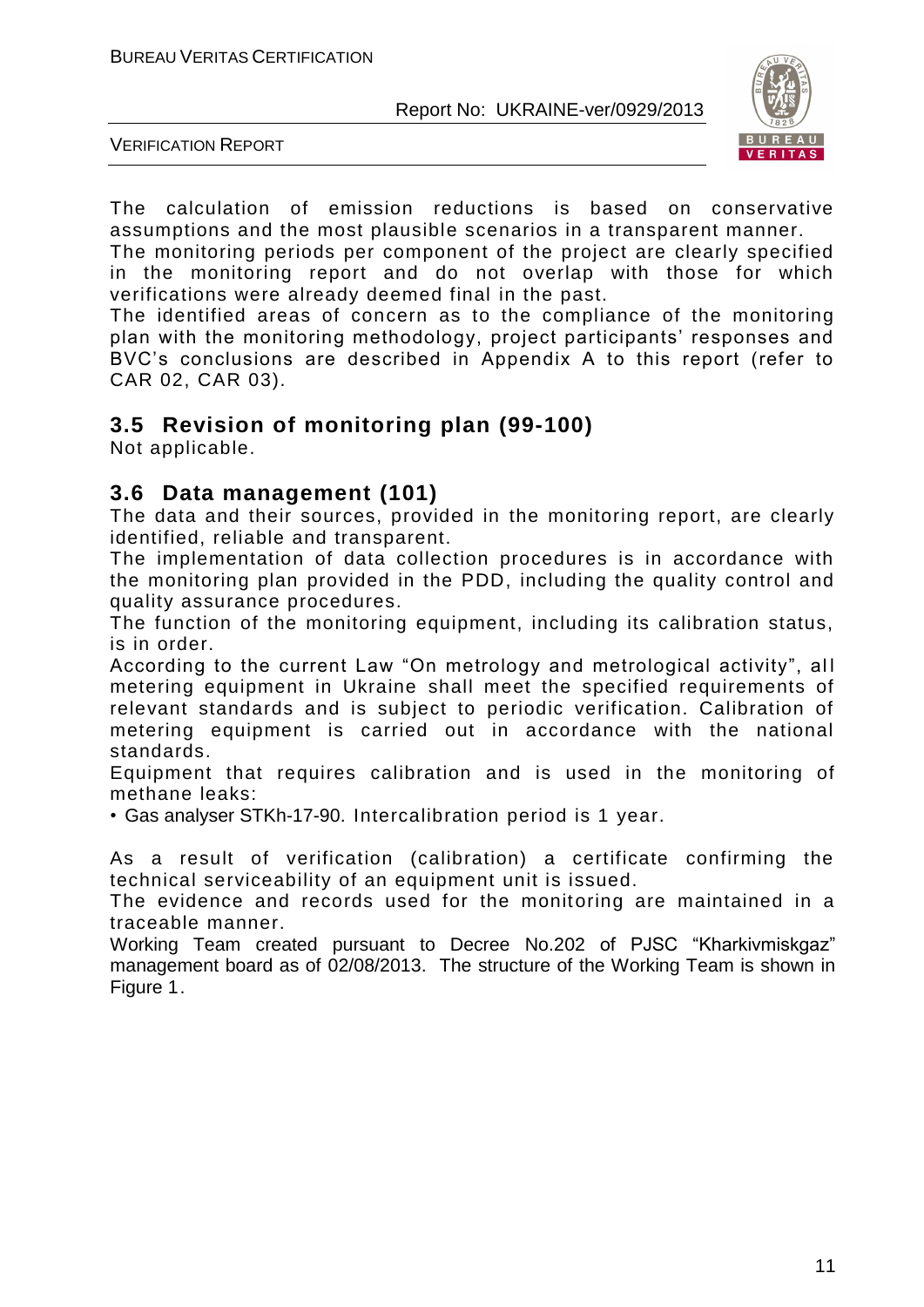

VERIFICATION REPORT



#### **Figure 1 Structure of the Working Team**

Rebenok Viktor Grygorovych - the leader of the Working Team is responsible for formation of the plan of measures in the JI project and determination of the necessary resources.

Fedoseev Sergey Anatoliyovich - the engineer of the Working Team is responsible for organization of measurements and repair of leaks at GDP (CGDP) equipment and gas distribution network equipment.

Kuznetsov V.M. and Kostyuk A.M. - the technical engineers of the Working Team are responsible for collection of information and performance of all the necessary calculations as provided in the monitoring plan of the JI project.

Panteleeva N.I. - the Working Team secretary is responsible for storage, archiving and backuping of the results of measurements and calculations as well as documents relating to the JI project.

Kapatura S.O. and Bakumenko M.I. - the metrologists of the Working Team ensures the availability of the calibrated metering devices while implementing the JI project.

All necessary data concerning GHG emission reduction monitoring is archived in paper and/or electronic form and kept till the end of the crediting period and for two years after the latest transaction with emission reduction units.

The Monitoring Report version 02 provides sufficient information on duties assigned, responsibility and authorities concerning implementation and undertaking of monitoring procedures, including data management. The verification team confirms the efficiency of the existing management and operational systems and considers them appropriate for reliable project monitoring.

The identified areas of concern as to data management, project participants' responses and BVC's conclusions are described in Appendix A to this report (refer to CL 01).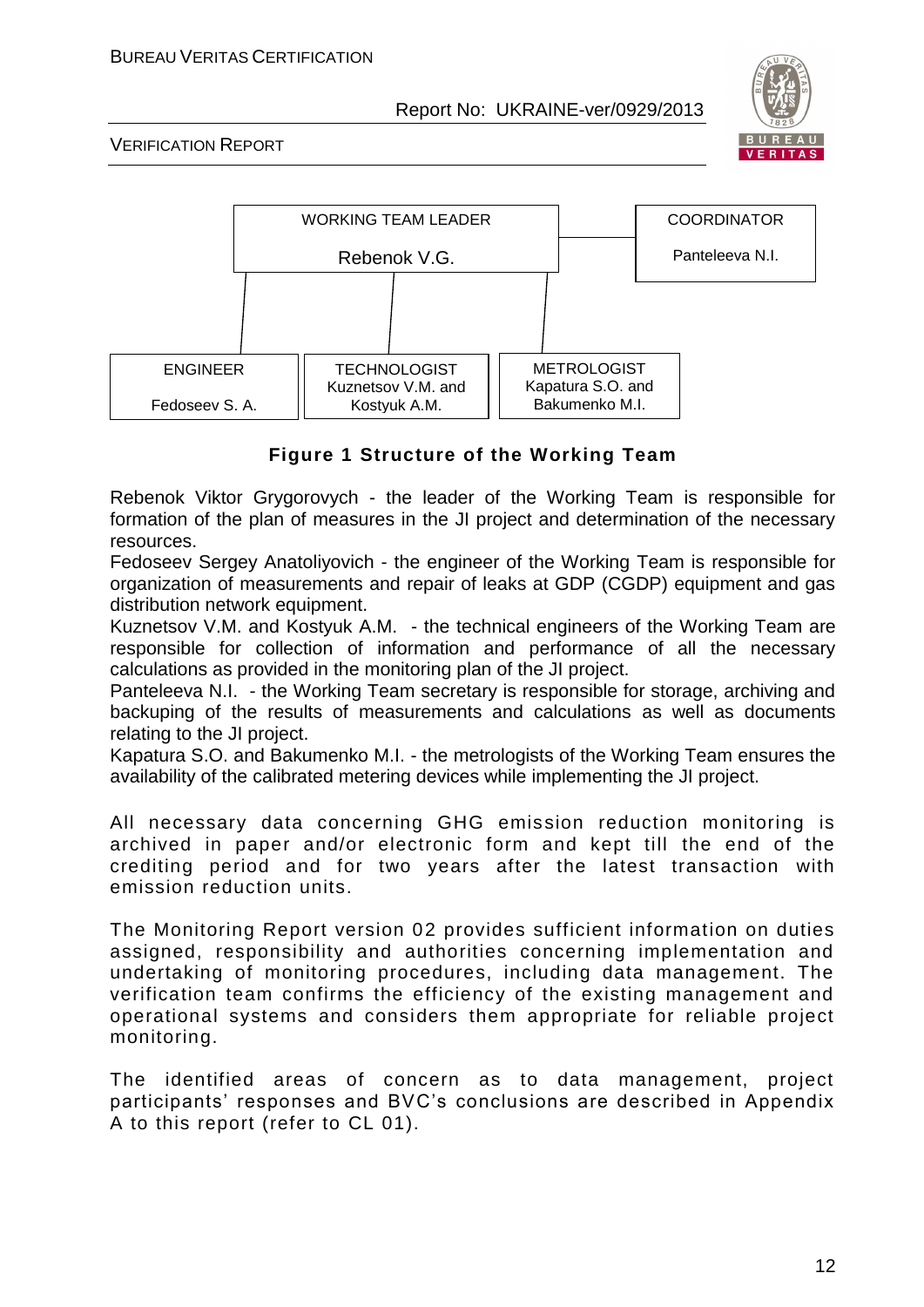



#### **3.7 Verification regarding programmes of activities (102- 110)**

Not applicable.

#### **4 VERIFICATION OPINION**

Bureau Veritas Certification has performed the 2nd periodic verification of the "Reduction of methane leaks on the gas equipment of the gas distribution points and on the gas armature, flanged, threaded joints of the gas distribution pipelines of PJSC "Kharkivmiskgaz" Project for the period from November 1, 2012 to December 31, 2012, which applies JI specific approach. The verification was performed on the basis of UNFCCC criteria and host country criteria and also on the criteria given to provide for consistent project operations, monitoring and reporting.

The verification consisted of the following three phases: i) desk review of the monitoring report against the project design and the baseline and monitoring plan; ii) follow-up interviews with project stakeholders; iii) resolution of outstanding issues and the issuance of the final verification report and opinion.

PJSC "Kharkivmiskgaz" management is responsible for the preparation of data which serve as the basis for estimation of GHG emission reductions. CEP CARBON EMISSIONS PARTNERS S.A. provides PJSC "Kharkivmiskgaz" with consultative support in the issues relating to organization of data collection and is responsible for developing the monitoring report based on the Project Monitoring Plan included in the final PDD version 02.

Bureau Veritas Certification verified the Project Monitoring Report version 02 for the reporting period of 01/11/2012 - 31/12/2012 as indicated below. Bureau Veritas Certification confirms that the project is implemented as planned and described in approved project design documents. Installed equipment being essential for generating emission reduction runs reliably and is calibrated appropriately. The monitoring system is in place and the project is generating GHG emission reductions.

Emission reductions achieved by the project for the period from 01/11/2012 to 31/12/2012 do not differ significantly from the amount predicted for the same period in the determined PDD. Emission reductions predicted in the determined PDD version 02 and actual emission reductions stated in the MR version 02 are provided in Table 3 of this report.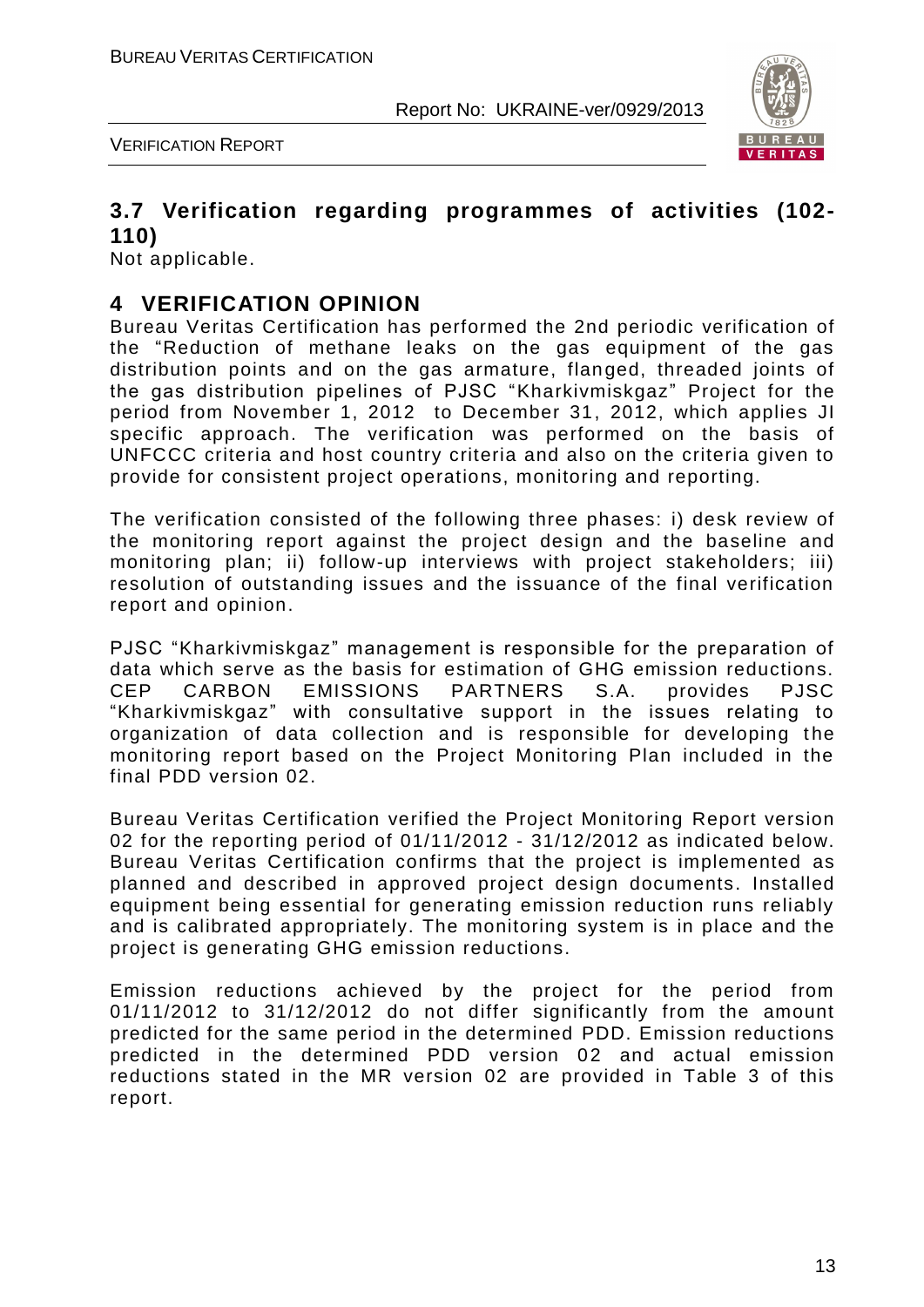

VERIFICATION REPORT

#### **Table 3 Emission reductions predicted in the determined PDD version 02 and actual emission reductions stated in the MR version 02**

| <b>Period</b>                | <b>Estimated</b><br>reductions<br>determined PDD, t CO <sub>2e</sub> | <b>GHG</b><br>stated | <u>in</u> | the I | emission   Actual<br>reductions<br>Monitoring report, t $CO2e$ | <b>GHG</b><br>stated | emission<br><u>in</u> | the |
|------------------------------|----------------------------------------------------------------------|----------------------|-----------|-------|----------------------------------------------------------------|----------------------|-----------------------|-----|
| $01/11/2012 -$<br>31/12/2012 | 321 411                                                              |                      | 351 509   |       |                                                                |                      |                       |     |

The difference is explained by the fact that at the time of PDD writing it was impossible to obtain accurate data necessary for calculation of GHG emission reductions for the current monitoring period. To calculate the GHG emission reductions for the current monitoring period all the necessary information was given and this provided an opportunity to accurately determine the amount of emissions in the baseline and project scenarios. Amount of emission reductions for the period 01/11/2012 - 31/12/2012 provided in the determined PDD was calculated by dividing the total annual amount of emission reductions stated in the PDD by 12 (12 months) and multiplying by 2 (2 months).

Bureau Veritas Certification can confirm that the GHG emission reduction is accurately calculated and is free of material errors, omissions, or misstatements. Our opinion relates to the project's GHG emissions and resulting GHG emissions reductions reported and related to the approved project baseline and monitoring, and its associated documents. Based on the information we have seen and evaluated, we confirm, with a reasonable level of assurance, the following statement:

Reporting period: From 01/11/2012 to 31/12/2012

| Baseline emissions         | :430 016 | tonnes of CO <sub>2</sub> equivalent. |
|----------------------------|----------|---------------------------------------|
| Project emissions          | : 78507  | tonnes of CO <sub>2</sub> equivalent. |
| <b>Emission Reductions</b> | : 351509 | tonnes of CO <sub>2</sub> equivalent. |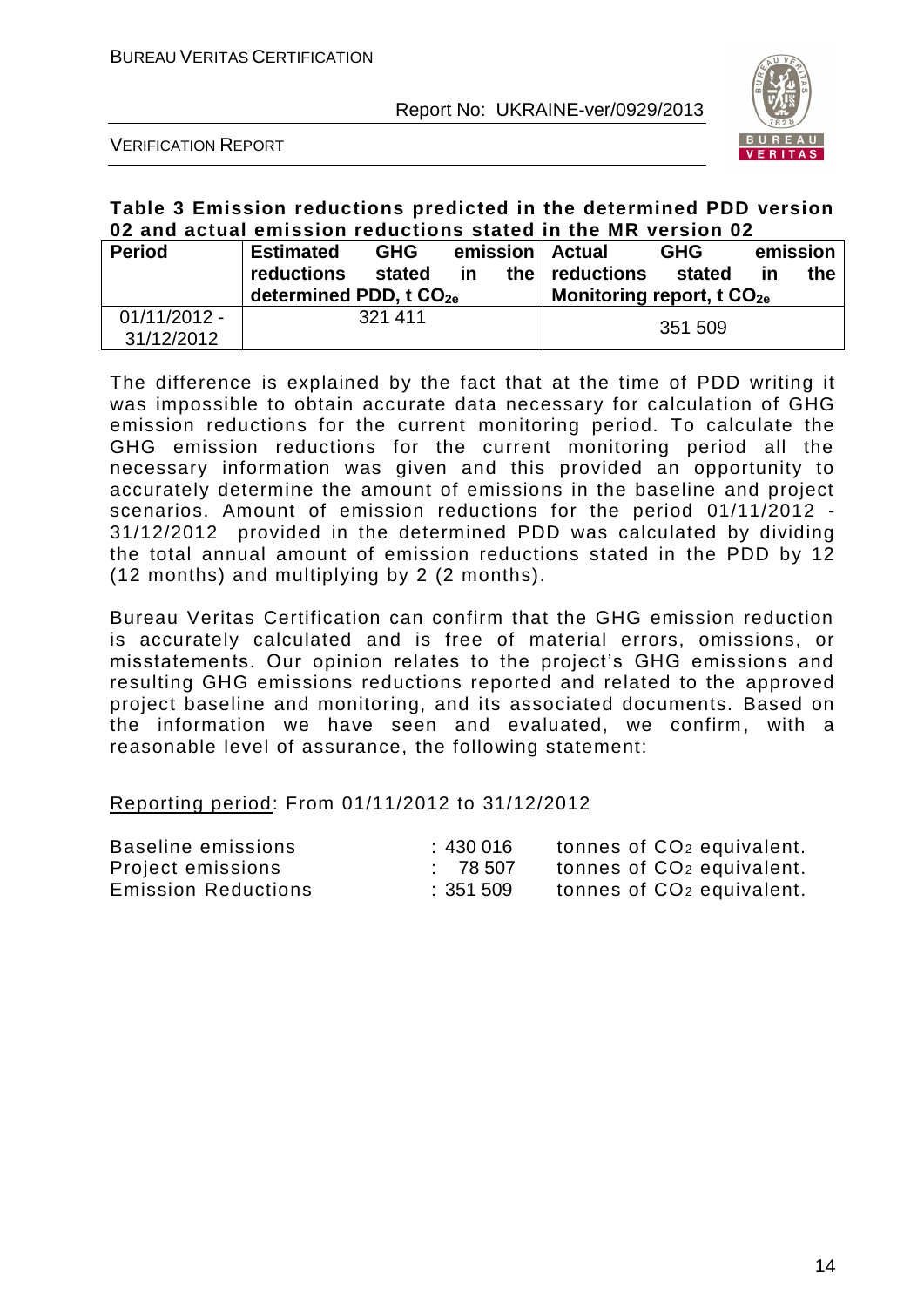

VERIFICATION REPORT

# **5 REFERENCES**

#### **Category 1 Documents:**

Documents provided by the project participants that relate directly to the GHG components of the project.

| /1/            | The PDD of the JI project "Reduction of methane leaks on the gas equipment<br>of the gas distribution points and on the gas armature, flanged, threaded joints<br>of the gas distribution pipelines of PJSC "Kharkivmiskgaz", version 02, as of<br>09/10/2012 |
|----------------|---------------------------------------------------------------------------------------------------------------------------------------------------------------------------------------------------------------------------------------------------------------|
|                | Monitoring Report of the JI project "Reduction of methane leaks on the gas                                                                                                                                                                                    |
| $\frac{12}{1}$ | equipment of the gas distribution points and on the gas armature, flanged,<br>threaded joints of the gas distribution pipelines of PJSC "Kharkivmiskgaz" for                                                                                                  |
|                | the period of 01/11/2012 - 31/12/2012, version 01, as of 05/02/2013                                                                                                                                                                                           |
|                | Monitoring Report of the JI project "Reduction of methane leaks on the gas                                                                                                                                                                                    |
| /3/            | equipment of the gas distribution points and on the gas armature, flanged,                                                                                                                                                                                    |
|                | threaded joints of the gas distribution pipelines of PJSC "Kharkivmiskgaz" for<br>the period of 01/11/2012 - 31/12/2012, version 02, as of 06/08/2013                                                                                                         |
|                | Appendix A. Supporting Document 1 Calculation of GHG leaks reductions                                                                                                                                                                                         |
| $\frac{14}{1}$ | under the JI project "Reduction of methane leaks on the gas equipment of the<br>gas distribution points and on the gas armature, flanged, threaded joints of the                                                                                              |
|                | gas distribution pipelines of PJSC "Kharkivmiskgaz" for the period from<br>01/11/2012 to 31/12/2012                                                                                                                                                           |
|                | Determination Report of the JI project "Reduction of methane leaks on the gas                                                                                                                                                                                 |
|                | equipment of the gas distribution points and on the gas armature, flanged,<br>threaded joints of the gas distribution pipelines of PJSC "Kharkivmiskgaz",                                                                                                     |
| /5/            | issued by Bureau Veritas Certification Holding SAS, No. UKRAINE-                                                                                                                                                                                              |
|                | det/0743/2012 dated 19/10/2012                                                                                                                                                                                                                                |
| /6/            | Letter of Approval No. 3513/23/7 issued by the State Environmental Investment                                                                                                                                                                                 |
|                | Agency of Ukraine as of 16/11/2012<br>Letter of Approval No. J294-0485 issued by the Federal Office for the                                                                                                                                                   |
| 7              | Environment (FOEN) of Switzerland dated 24/10/2012                                                                                                                                                                                                            |
|                | "Methodology for calculation of greenhouse gas emission reductions achieved                                                                                                                                                                                   |
| /8/            | by above-standard natural gas leak repair at gas distribution networks" that was                                                                                                                                                                              |
|                | developed by the Institute of Gas of the National Academy of Sciences of                                                                                                                                                                                      |
|                | Ukraine (registration number UkrNTI 0112U00A816 dated 2012)                                                                                                                                                                                                   |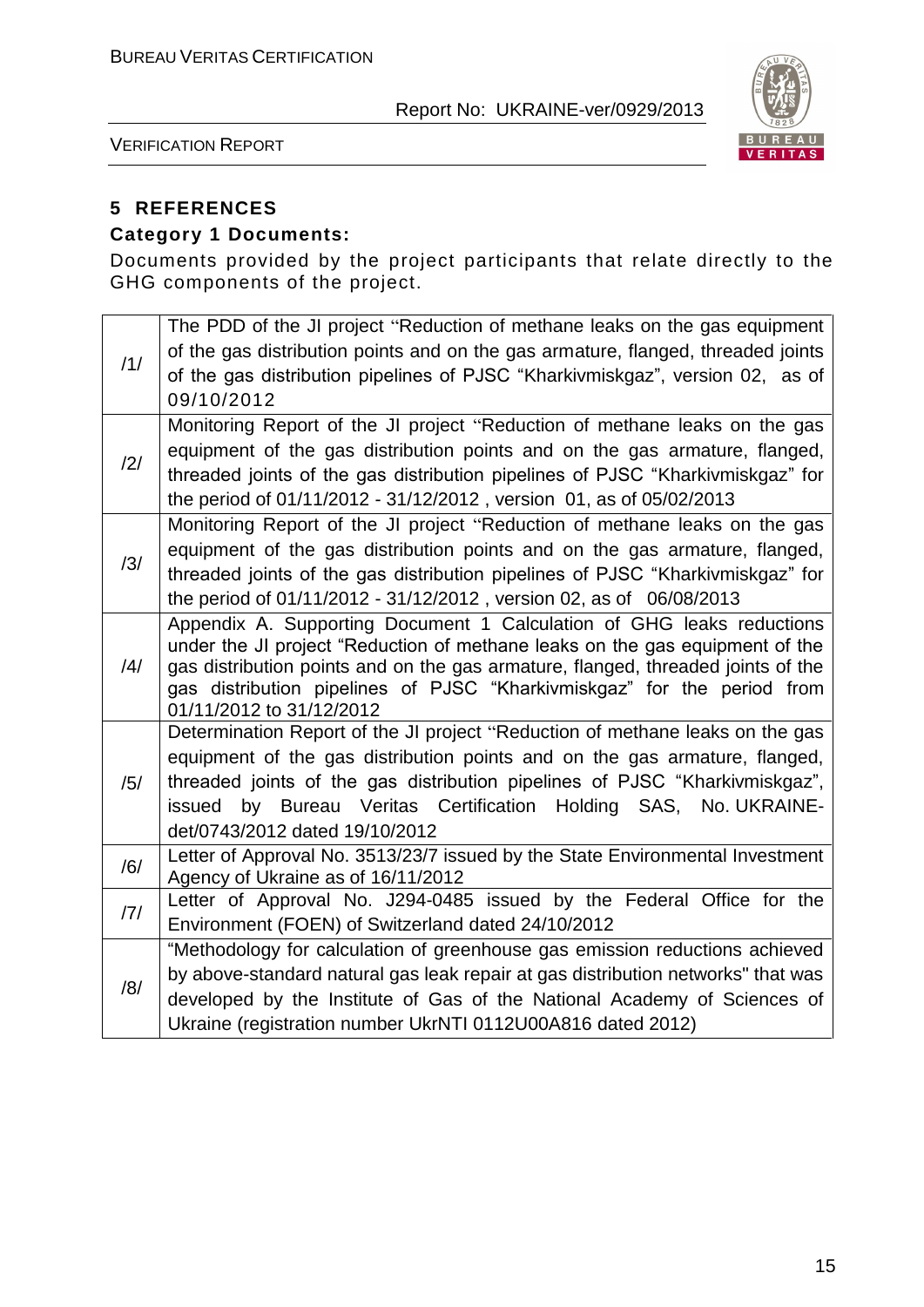

VERIFICATION REPORT

#### **Category 2 Documents:**

Background documents related to the design and/or methodologies employed in the design or other reference documents.

| /1/ | Decree No.202 on creation of the Working Team on reduction of methane<br>leaks in gas equipment of gas distribution points and gas fittings, flanged,<br>threaded joints of gas distribution networks of PJSC "Kharkivmiskgaz" within<br>the boundary of the Joint Implementation project dated 02/08/2013 |
|-----|------------------------------------------------------------------------------------------------------------------------------------------------------------------------------------------------------------------------------------------------------------------------------------------------------------|
| /2/ | Metering Device Calibration Certificate No.33 (STKh-17), valid till                                                                                                                                                                                                                                        |
|     | 25/01/2013                                                                                                                                                                                                                                                                                                 |
| /3/ | Certificate on State Metrological Attestation                                                                                                                                                                                                                                                              |
| /4/ | STKh-17 thermochemical gas indicator-explosimeter certificate                                                                                                                                                                                                                                              |
| /5/ | PKN and PKV type safety valves and gate valves certificate                                                                                                                                                                                                                                                 |
| /6/ | PSK DU 50 spring pressure relief valves certificate                                                                                                                                                                                                                                                        |
| 7   | Photos of measuring work                                                                                                                                                                                                                                                                                   |

#### **Persons interviewed:**

List persons interviewed during the verification or persons that contributed with other information that are not included in the documents listed above.

|                | <b>Name</b>    | Organisation          | <b>Title</b>                                                                                                         |
|----------------|----------------|-----------------------|----------------------------------------------------------------------------------------------------------------------|
| /1/            | V. Rebenok     | PJSC "Kharkivmiskgaz" | Deputy Chairman of the<br><b>Board on Financial Issues</b>                                                           |
| /2/            | Ye. Lohik      | PJSC "Kharkivmiskgaz" | Head of Administration on<br>Maintenance of high-<br>pressure gas pipelines,<br>converter substations,<br><b>GDP</b> |
| /3/            | S. Fedosieiev  | PJSC "Kharkivmiskgaz" | Head of Section on<br><b>Complex Instrumental</b><br><b>Examination of Pipelines</b>                                 |
| $\frac{14}{3}$ | V. Kuznetsov   | PJSC "Kharkivmiskgaz" | Head of Operating of<br>supply systems                                                                               |
| /5/            | A. Kostyuk     | PJSC "Kharkivmiskgaz" | Acting Head of Planning<br>and Economic<br>Department                                                                |
| /6/            | Kapatura S.    | PJSC "Kharkivmiskgaz" | Head of metrological<br>provision of gas metering                                                                    |
| 7              | M. Bakumenko   | PJSC "Kharkivmiskgaz" | <b>Head of Production</b><br>Laboratory                                                                              |
| /8/            | S. Repinetskyy | "CEP" LLC             | <b>CEP CARBON</b><br><b>EMISSIONS PARTNERS</b><br>S.A. Consultant                                                    |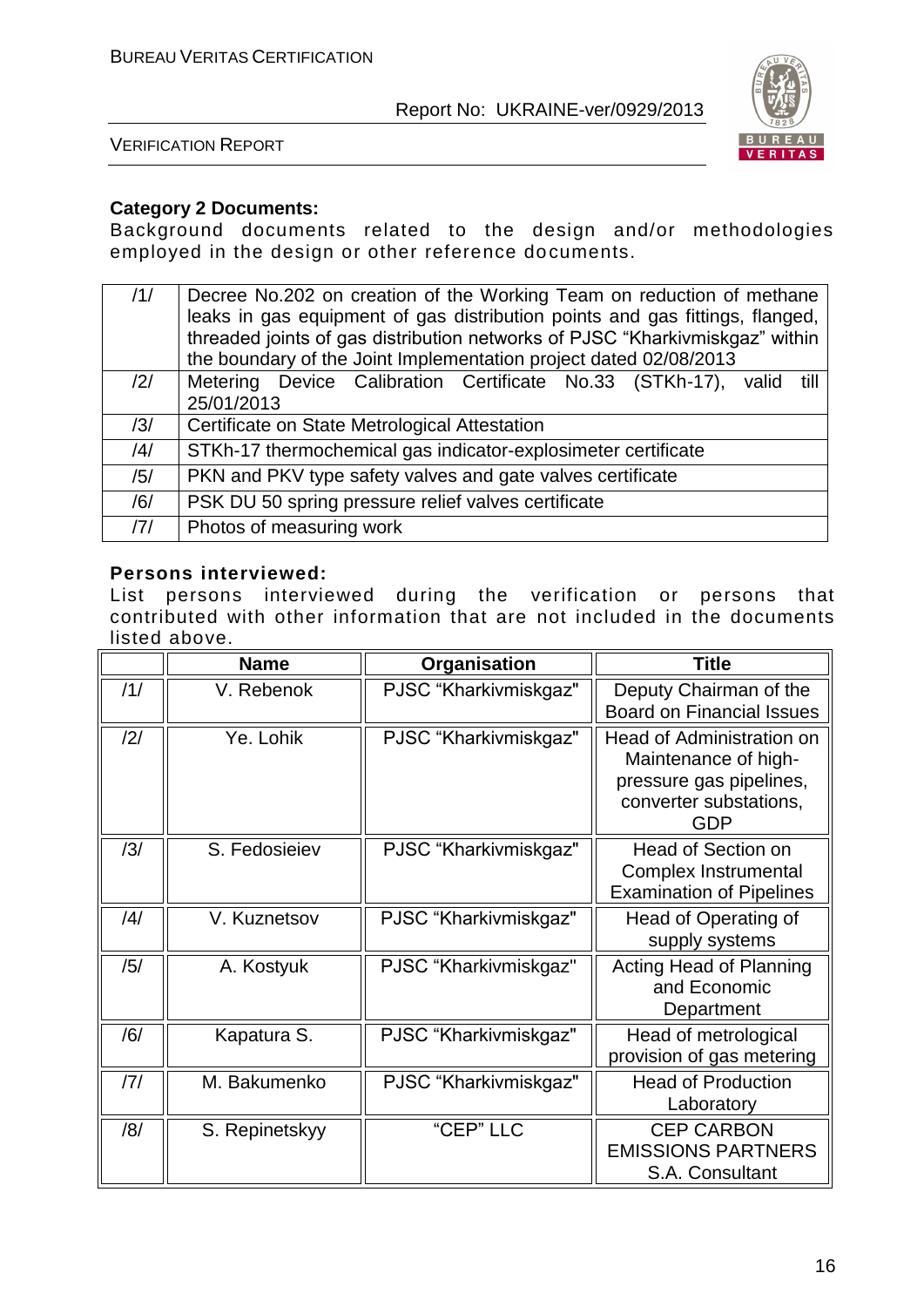

#### VERIFICATION REPORT

#### APPENDIX A: COMPANY PROJECT VERIFICATION PROTOCOL **BUREAU VERITAS CERTIFICATION HOLDING SAS**

#### **JI PROJECT VERIFICATION PROTOCOL**

#### **Check list for verification, according to the JOINT IMPLEMENTATION DETERMINATION AND VERIFICATION MANUAL (Version 01)**

| <b>DVM</b><br>Paragrap<br>h | <b>Check Item</b>                                                                                                                                                                                                                                                              | <b>Initial finding</b>                                                                                                                                                                                                                                                                                                                                                                                                                                                                                                                                   | <b>Draft</b><br><b>Conclusion</b> | <b>Final</b><br><b>Conclusion</b> |
|-----------------------------|--------------------------------------------------------------------------------------------------------------------------------------------------------------------------------------------------------------------------------------------------------------------------------|----------------------------------------------------------------------------------------------------------------------------------------------------------------------------------------------------------------------------------------------------------------------------------------------------------------------------------------------------------------------------------------------------------------------------------------------------------------------------------------------------------------------------------------------------------|-----------------------------------|-----------------------------------|
|                             | <b>Project approvals by Parties involved</b>                                                                                                                                                                                                                                   |                                                                                                                                                                                                                                                                                                                                                                                                                                                                                                                                                          |                                   |                                   |
| 90                          | Has the NFPs of at least one Party involved,<br>other than the host Party, issued a written<br>project approval when submitting the first<br>verification report to the secretariat for<br>publication in accordance with paragraph 38<br>of the JI guidelines, at the latest? | The project has been approved by both parties. The<br>Letters of Approval were presented to the verification<br>team.                                                                                                                                                                                                                                                                                                                                                                                                                                    | OK.                               | OK                                |
| 91                          | Parties involved unconditional?                                                                                                                                                                                                                                                | Are all the written project approvals by Yes, all the written project approvals by Parties<br>involved are unconditional.                                                                                                                                                                                                                                                                                                                                                                                                                                | <b>OK</b>                         | OK                                |
|                             | <b>Project implementation</b>                                                                                                                                                                                                                                                  |                                                                                                                                                                                                                                                                                                                                                                                                                                                                                                                                                          |                                   |                                   |
| 92                          | Has the project been implemented in<br>accordance with the PDD regarding which<br>the determination has been deemed final<br>and is so listed on the UNFCCC JI website?                                                                                                        | Yes, the project has been implemented in accordance<br>with the PDD, which is listed on the UNFCCC JI<br>website.<br>In accordance with the PDD version 02, the project<br>boundary encompasses spots of methane leaks<br>caused by faulty sealing of GDP (CGDP) gas<br>equipment, gas fittings, flanged and threaded joints of<br>gas distribution networks of PJSC "Kharkivmiskgaz".<br>In total, the project boundary includes equipment of<br>1230 GDP (CGDP) and 63 327 units of gas fittings.<br>PJSC "Kharkivmiskgaz" complete repairs of the gas | OK.                               | OK                                |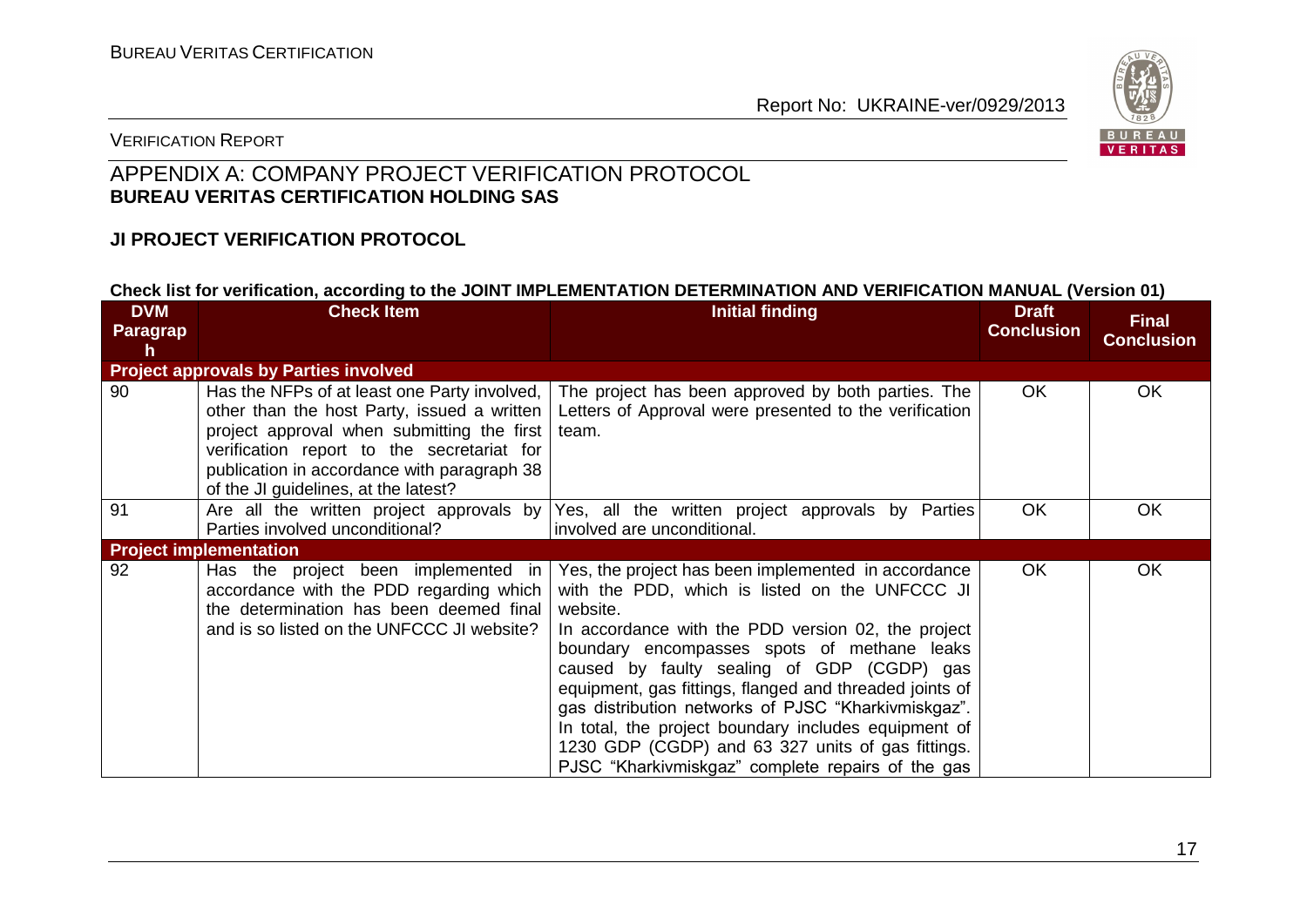

| <b>DVM</b><br><b>Paragrap</b> | <b>Check Item</b>                                                                                                                                                                                                                    | <b>Initial finding</b>                                                                                                                                                                                                                                                                                                                                                                                                                                                                                                                                                                                                                                                                                                                                                                                                                                                              | <b>Draft</b><br><b>Conclusion</b> | <b>Final</b><br><b>Conclusion</b> |
|-------------------------------|--------------------------------------------------------------------------------------------------------------------------------------------------------------------------------------------------------------------------------------|-------------------------------------------------------------------------------------------------------------------------------------------------------------------------------------------------------------------------------------------------------------------------------------------------------------------------------------------------------------------------------------------------------------------------------------------------------------------------------------------------------------------------------------------------------------------------------------------------------------------------------------------------------------------------------------------------------------------------------------------------------------------------------------------------------------------------------------------------------------------------------------|-----------------------------------|-----------------------------------|
| h.<br>93                      | What is the status of operation of the project<br>during the monitoring period?                                                                                                                                                      | equipment of all GDP (CGDP) and all gas armature,<br>which was included to the JI project boundaries,<br>during previous accounting monitoring periods.<br>Project activities of the current monitoring period<br>(November 1, 2012 - December 31, 2012) involve<br>Purposeful Examination and Technical Maintenance<br>(PETM) of all GDP (CGDP) gas equipment and gas<br>fittings that were repaired (replaced) in addition to<br>scheduled repairs in the whole JI project life.<br>According to the Monitoring Plan provided in the PDD<br>Version 02, current repairs of gas equipment are<br>carried out once a year, and maintenance is<br>performed once per half-year.<br>The Project has been operational for the whole<br>monitoring period, which is 01/11/2012 - 31/12/2012.<br><b>CAR 01.</b> The monitoring period is specified incorrectly<br>in Section A.6. of MR. | <b>CAR 01</b>                     | <b>OK</b>                         |
|                               | <b>Compliance with monitoring plan</b>                                                                                                                                                                                               |                                                                                                                                                                                                                                                                                                                                                                                                                                                                                                                                                                                                                                                                                                                                                                                                                                                                                     |                                   |                                   |
| 94                            | deemed final and is so listed on the solisted on the UNFCCC JI website.<br><b>UNFCCC JI website?</b>                                                                                                                                 | Did the monitoring occur in accordance with Yes, the monitoring was carried out in accordance with<br>the monitoring plan included in the PDD the monitoring plan included in the PDD regarding<br>regarding which the determination has been which the determination has been deemed final and is                                                                                                                                                                                                                                                                                                                                                                                                                                                                                                                                                                                  | <b>OK</b>                         | OK                                |
| 95(a)                         | For calculating the emission reductions or<br>enhancements of net removals, were key<br>factors, e.g. those listed in 23 (b) (i)-(vii)<br>above, influencing the baseline emissions or<br>net removals and the activity level of the | For calculating the emission reductions key factors,<br>such as sequence number of GDN component, Global<br>Warming Potential of methane, number of activity<br>(replacement/repair) at GDN component after the<br>presence of APLNG was<br>determined at such                                                                                                                                                                                                                                                                                                                                                                                                                                                                                                                                                                                                                      | <b>CAR 02.</b>                    | <b>OK</b>                         |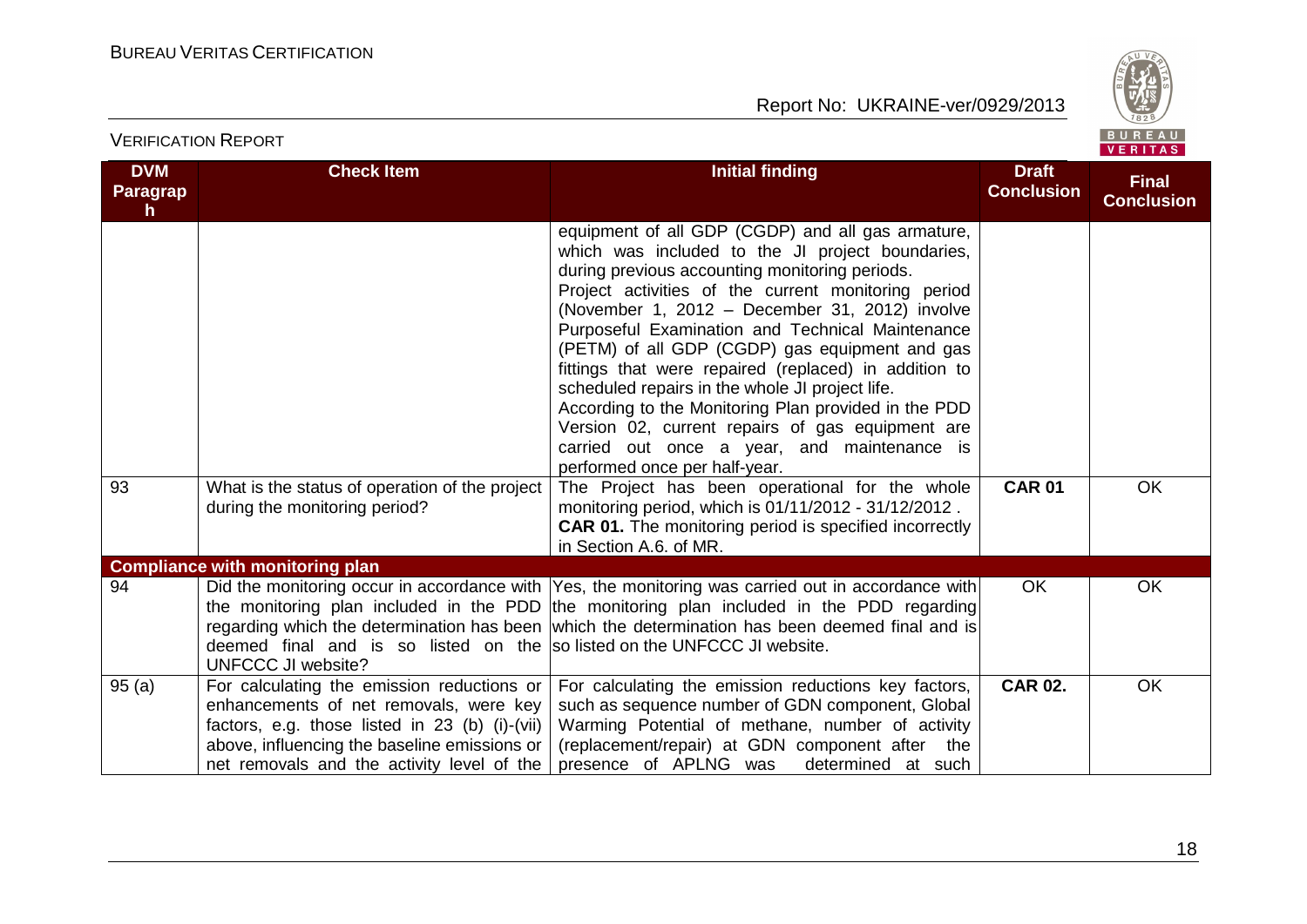

| <b>DVM</b><br><b>Paragrap</b><br>h | <b>Check Item</b>                                                                                                                                | <b>Initial finding</b>                                                                                                                                                                                                                                                                                                                                                                                                                                                                                                                                                                                                                                                                                                                                                                                                                                                                                                                                                                                                                                                                                                                                 | <b>Draft</b><br><b>Conclusion</b> | <b>Final</b><br><b>Conclusion</b> |
|------------------------------------|--------------------------------------------------------------------------------------------------------------------------------------------------|--------------------------------------------------------------------------------------------------------------------------------------------------------------------------------------------------------------------------------------------------------------------------------------------------------------------------------------------------------------------------------------------------------------------------------------------------------------------------------------------------------------------------------------------------------------------------------------------------------------------------------------------------------------------------------------------------------------------------------------------------------------------------------------------------------------------------------------------------------------------------------------------------------------------------------------------------------------------------------------------------------------------------------------------------------------------------------------------------------------------------------------------------------|-----------------------------------|-----------------------------------|
|                                    | project and the emissions or removals as<br>well as risks associated with the project<br>taken into account, as appropriate?                     | component, average mass fraction of methane in the<br>natural gas, natural gas leak factor from GDN<br>component in CLS, natural gas leak factor that<br>corresponds to APLNG for GDN component, time of<br>operation of GDN component under pressure from the<br>beginning of monitoring period "y" to implementation<br>of project activities (repair / replacement) that resulted<br>in the repair of APLNG at such component, time of<br>operation of GDN component under pressure from the<br>moment of implementation of project activities (repair /<br>replacement) that resulted in the repair of APLNG at<br>such component to the end of the monitoring period<br>"y", experience in implementing activities provided by<br>the project, current practice that exists in this field in<br>Ukraine, financial costs and background, legislation,<br>influencing the baseline emissions and the activity<br>level of the project and the emissions as well as risks<br>associated with the project were taken into account,<br>as appropriate.<br><b>CAR 02.</b> The name of parameter <i>i</i> is specified<br>incorrectly in Table 4 of MR. |                                   |                                   |
| 95(b)                              | Are data sources used for calculating<br>emission reductions or enhancements of net<br>removals clearly identified, reliable and<br>transparent? | Yes, data sources used for calculating emission<br>reductions or enhancements of net removals are<br>clearly identified, reliable and transparent<br><b>CAR 03.</b> The name of Appendix A that is specified in<br>MR is not the same as in Appendix A.                                                                                                                                                                                                                                                                                                                                                                                                                                                                                                                                                                                                                                                                                                                                                                                                                                                                                                | <b>CAR 03</b>                     | OK                                |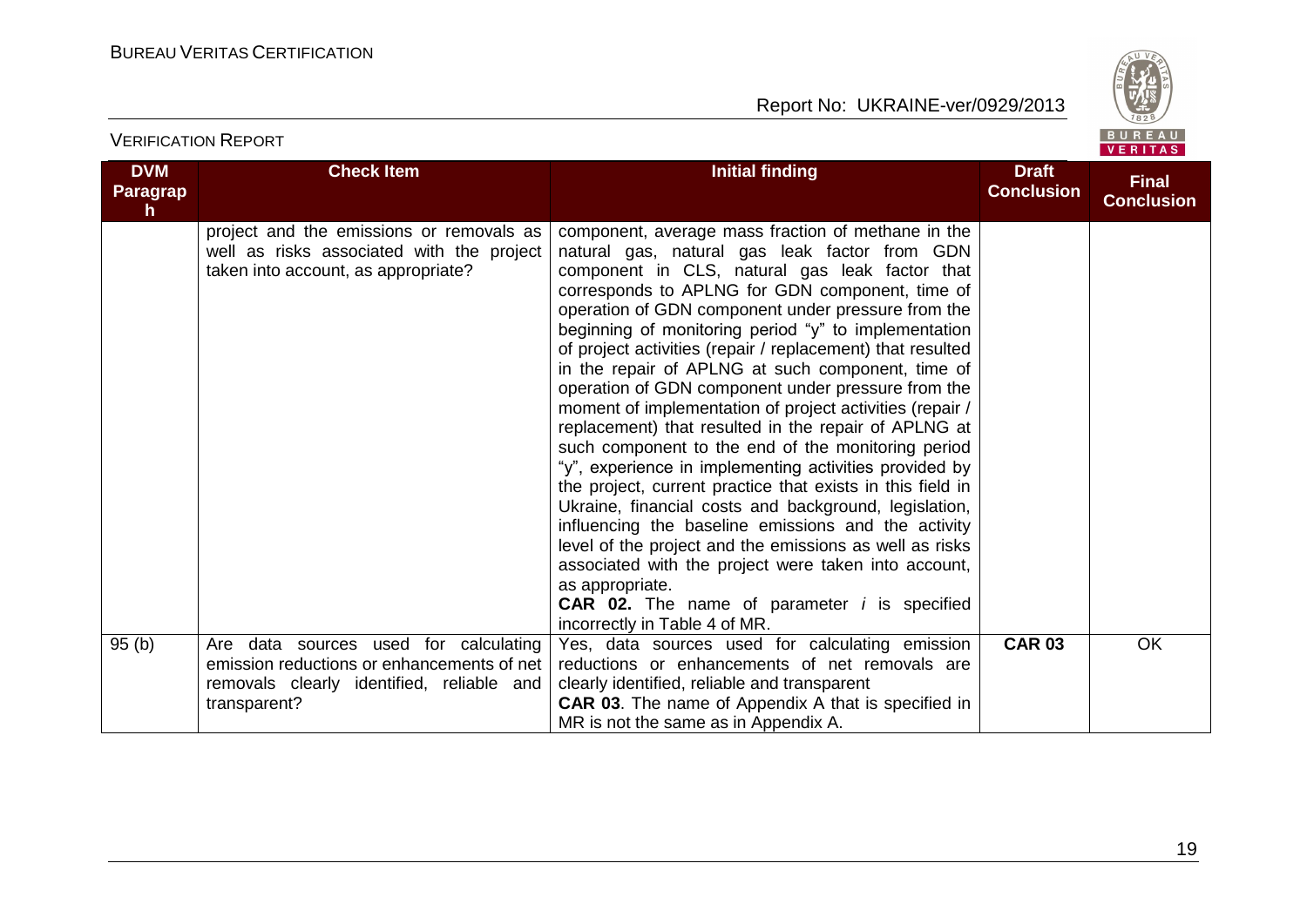

| <b>DVM</b><br>Paragrap<br>h | <b>Check Item</b>                                                                                                                                                                                                                                                                                                                         | <b>Initial finding</b>                                                                                                                                                                                                                                                                                                                                                                                                                                          | <b>Draft</b><br><b>Conclusion</b> | <b>Final</b><br><b>Conclusion</b> |
|-----------------------------|-------------------------------------------------------------------------------------------------------------------------------------------------------------------------------------------------------------------------------------------------------------------------------------------------------------------------------------------|-----------------------------------------------------------------------------------------------------------------------------------------------------------------------------------------------------------------------------------------------------------------------------------------------------------------------------------------------------------------------------------------------------------------------------------------------------------------|-----------------------------------|-----------------------------------|
| 95(c)                       | reasonableness,<br>accuracy<br>and<br>appropriately justified of the choice?                                                                                                                                                                                                                                                              | Are emission factors, including default Yes, emission factors, including default emission<br>emission factors, if used for calculating the factors, that are used for calculating the emission<br>emission reductions or enhancements of net reductions or enhancements of net removals, are<br>removals, selected by carefully balancing selected by carefully balancing accuracy<br>andl<br>and reasonableness, and appropriately justified of the<br>choice. | OK.                               | <b>OK</b>                         |
| 95(d)                       | conservative assumptions and the most   scenarios in a transparent manner.<br>plausible scenarios in a transparent<br>manner?                                                                                                                                                                                                             | Is the calculation of emission reductions or $\vert$ The calculation of emission reductions is based on<br>enhancements of net removals based on   conservative assumptions and the most plausible                                                                                                                                                                                                                                                              | <b>OK</b>                         | <b>OK</b>                         |
|                             | Applicable to JI SSC projects only                                                                                                                                                                                                                                                                                                        |                                                                                                                                                                                                                                                                                                                                                                                                                                                                 |                                   |                                   |
| 96                          | Is the relevant threshold to be classified as<br>JI SSC project not exceeded during the<br>monitoring period on an annual average<br>basis?<br>If the threshold is exceeded, is the<br>emission<br>reduction<br>level<br>maximum<br>estimated in the PDD for the JI SSC project<br>or the bundle for the monitoring period<br>determined? | N/a                                                                                                                                                                                                                                                                                                                                                                                                                                                             | N/a                               | N/a                               |
|                             | Applicable to bundled JI SSC projects only                                                                                                                                                                                                                                                                                                |                                                                                                                                                                                                                                                                                                                                                                                                                                                                 |                                   |                                   |
| 97(a)                       | Has the composition of the bundle not $N/a$<br>changed from that is stated in F-JI-<br><b>SSCBUNDLE?</b>                                                                                                                                                                                                                                  |                                                                                                                                                                                                                                                                                                                                                                                                                                                                 | N/a                               | N/a                               |
| 97(b)                       | If the determination was conducted on the<br>basis of an overall monitoring plan, have the<br>project participants submitted a common                                                                                                                                                                                                     | N/a                                                                                                                                                                                                                                                                                                                                                                                                                                                             | N/a                               | N/a                               |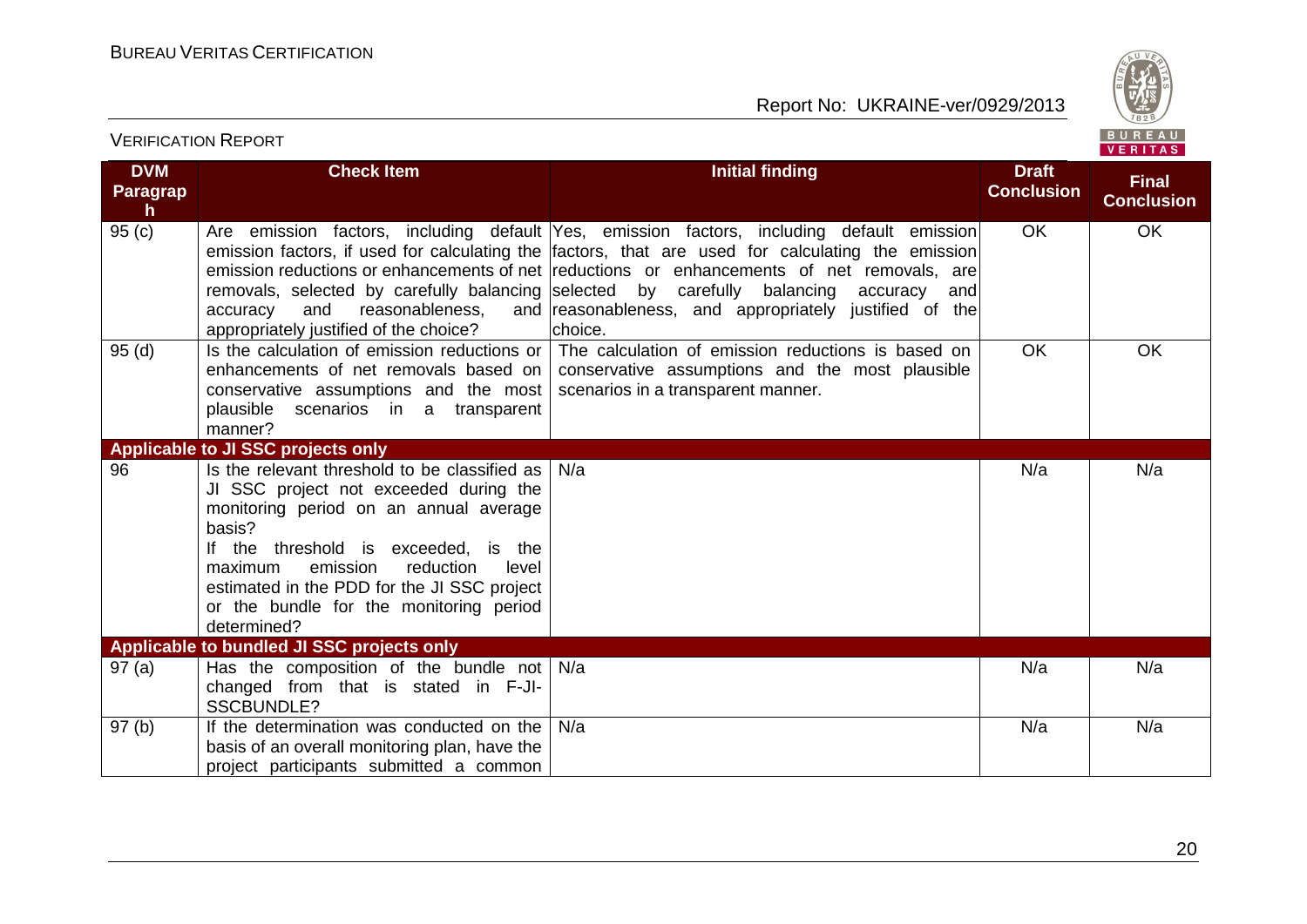

|                                     |                                                                                                                                                                                                                                                                                                                                                  |                                                                                                                                                                |                                   | VERIIAS.                          |
|-------------------------------------|--------------------------------------------------------------------------------------------------------------------------------------------------------------------------------------------------------------------------------------------------------------------------------------------------------------------------------------------------|----------------------------------------------------------------------------------------------------------------------------------------------------------------|-----------------------------------|-----------------------------------|
| <b>DVM</b><br><b>Paragrap</b><br>h. | <b>Check Item</b>                                                                                                                                                                                                                                                                                                                                | <b>Initial finding</b>                                                                                                                                         | <b>Draft</b><br><b>Conclusion</b> | <b>Final</b><br><b>Conclusion</b> |
|                                     | monitoring report?                                                                                                                                                                                                                                                                                                                               |                                                                                                                                                                |                                   |                                   |
| 98                                  | If the monitoring is based on a monitoring<br>that provides for<br>plan<br>overlapping<br>monitoring periods, are the monitoring<br>periods per component of the project clearly<br>specified in the monitoring report?<br>Do the monitoring periods not overlap with<br>those for which verifications were already<br>deemed final in the past? | N/a                                                                                                                                                            | N/a                               | N/a                               |
|                                     | <b>Revision of monitoring plan</b>                                                                                                                                                                                                                                                                                                               |                                                                                                                                                                |                                   |                                   |
|                                     | Applicable only if monitoring plan is revised by project participant                                                                                                                                                                                                                                                                             |                                                                                                                                                                |                                   |                                   |
| 99(a)                               | Did the project participants provide an N/a<br>appropriate justification for the proposed<br>revision?                                                                                                                                                                                                                                           |                                                                                                                                                                | N/a                               | N/a                               |
| 99(b)                               | Does the proposed revision improve the<br>accuracy and/or applicability of information<br>collected compared to the original<br>monitoring plan without changing conformity<br>with the relevant rules and regulations for<br>the establishment of monitoring plans?                                                                             | N/a                                                                                                                                                            | N/a                               | N/a                               |
| Data management                     |                                                                                                                                                                                                                                                                                                                                                  |                                                                                                                                                                |                                   |                                   |
| 101(a)                              | Is the implementation of data collection<br>procedures in<br>accordance<br>with<br>the<br>monitoring plan, including the quality control<br>and quality assurance procedures?                                                                                                                                                                    | The implementation of data collection procedures in<br>accordance with the monitoring plan, including the<br>quality control and quality assurance procedures. | <b>OK</b>                         | OK                                |
| 101(b)                              | Is the function of the monitoring equipment,<br>including its calibration status, is in order?                                                                                                                                                                                                                                                   | Yes, the function of the monitoring equipment,<br>including its calibration status is in order.<br>CL 01. Please, give a documentation about procedure         | <b>CL 01</b>                      | OK                                |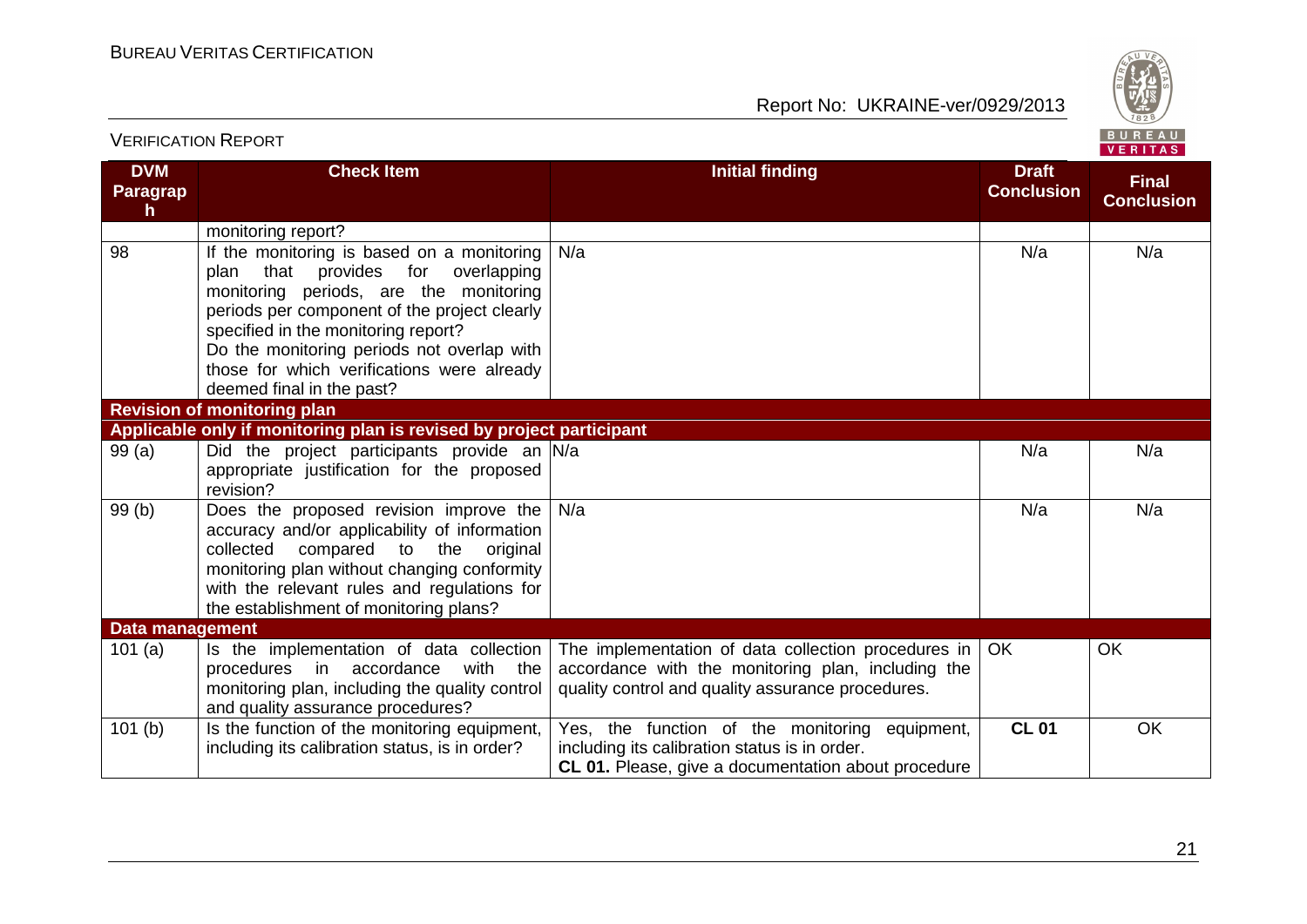

| <b>DVM</b><br>Paragrap<br>h | <b>Check Item</b>                                                                                                                                     | <b>Initial finding</b>                                                                                                                                                                                                                                                                      | <b>Draft</b><br><b>Conclusion</b> | <b>Final</b><br><b>Conclusion</b> |
|-----------------------------|-------------------------------------------------------------------------------------------------------------------------------------------------------|---------------------------------------------------------------------------------------------------------------------------------------------------------------------------------------------------------------------------------------------------------------------------------------------|-----------------------------------|-----------------------------------|
|                             |                                                                                                                                                       | of calibration of metering device.                                                                                                                                                                                                                                                          |                                   |                                   |
| 101 (c)                     | Are the evidence and records used for the<br>monitoring<br>maintained in a traceable<br>manner?                                                       | Yes, the evidence and records used for the monitoring<br>are maintained in a traceable manner.                                                                                                                                                                                              | OK                                | OK                                |
| $101$ (d)                   | Is the data collection and management<br>system for the project in accordance with<br>the monitoring plan?                                            | The data collection and management system for the<br>project is in accordance with the monitoring plan.<br>The Verification Team confirms the effectiveness of<br>existing management system and operating system<br>and considers them suitable for reliable monitoring of<br>the project. | <b>OK</b>                         | OK                                |
|                             | Verification regarding programs of activities (additional elements for assessment)                                                                    |                                                                                                                                                                                                                                                                                             |                                   |                                   |
| 102                         | Is any JPA that has not been added to the<br>JI PoA not verified?                                                                                     | N/a                                                                                                                                                                                                                                                                                         | N/a                               | N/a                               |
| 103                         | Is the verification based on the monitoring<br>reports of all JPAs to be verified?                                                                    | N/a                                                                                                                                                                                                                                                                                         | N/a                               | N/a                               |
| 103                         | Does the verification ensure the accuracy<br>and conservativeness of the emission<br>reductions or enhancements of removals<br>generated by each JPA? | N/a                                                                                                                                                                                                                                                                                         | N/a                               | N/a                               |
| 104                         | Does the monitoring period not overlap with<br>previous monitoring periods?                                                                           | N/a                                                                                                                                                                                                                                                                                         | N/a                               | N/a                               |
| 105                         | If the AIE learns of an erroneously included<br>JPA, has the AIE informed the JISC of its<br>findings in writing?                                     | N/a                                                                                                                                                                                                                                                                                         | N/a                               | N/a                               |
|                             | Applicable to sample-based approach only                                                                                                              |                                                                                                                                                                                                                                                                                             |                                   |                                   |
| 106                         | Does the sampling plan prepared by the<br>AIE:<br>(a) Describe its sample selection, taking into                                                      | N/a                                                                                                                                                                                                                                                                                         | N/a                               | N/a                               |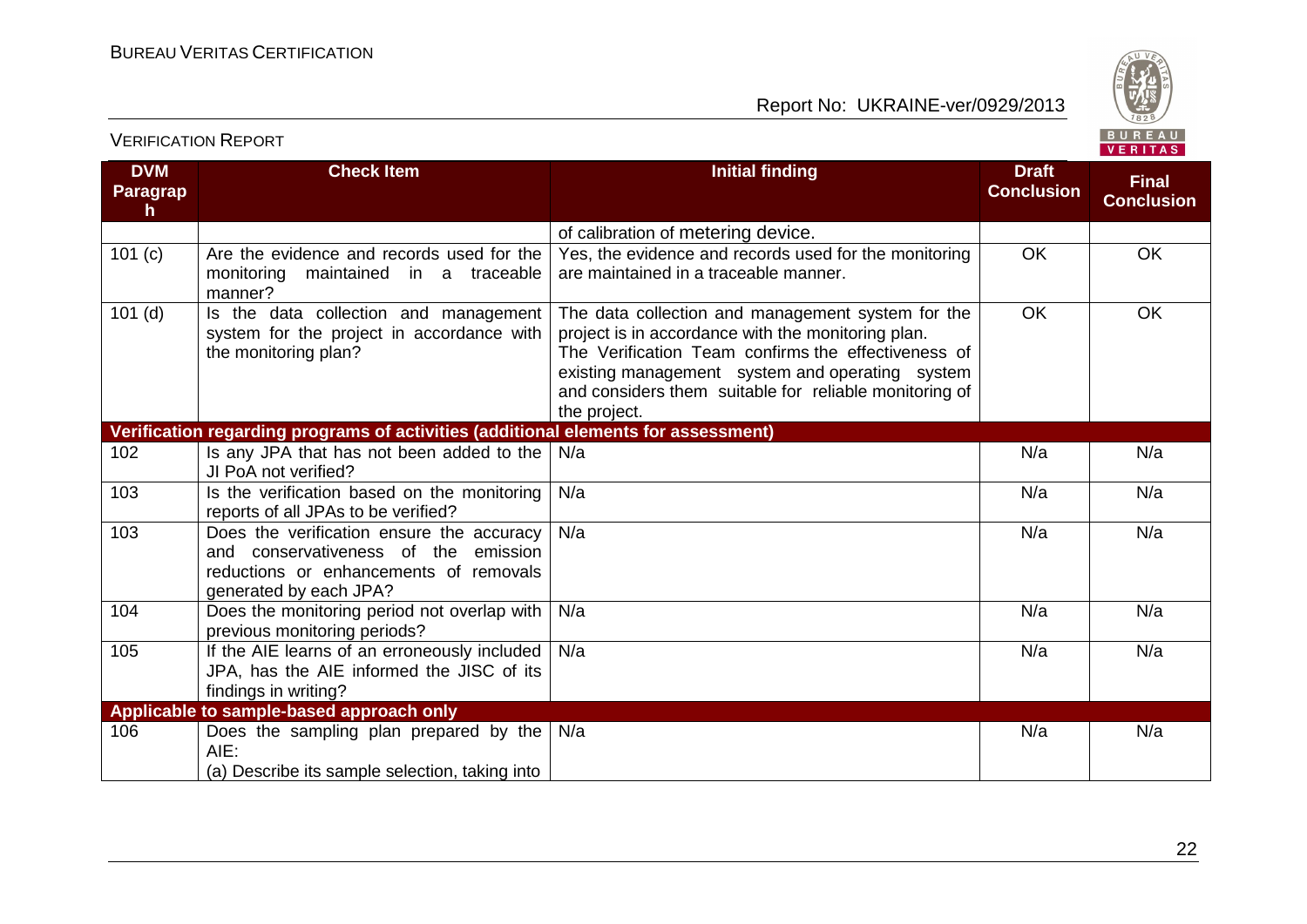

| <b>VERIFICATION REPORT</b>                    |                                                                                                                                                                                                                                                                                                                                                                                                                                                                                                                                                                                                                                                                                                                                                                                                                                       |                        |                                   | BUREAU<br>VERITAS                 |  |
|-----------------------------------------------|---------------------------------------------------------------------------------------------------------------------------------------------------------------------------------------------------------------------------------------------------------------------------------------------------------------------------------------------------------------------------------------------------------------------------------------------------------------------------------------------------------------------------------------------------------------------------------------------------------------------------------------------------------------------------------------------------------------------------------------------------------------------------------------------------------------------------------------|------------------------|-----------------------------------|-----------------------------------|--|
| <b>DVM</b><br><b>Paragrap</b><br>$\mathsf{h}$ | <b>Check Item</b>                                                                                                                                                                                                                                                                                                                                                                                                                                                                                                                                                                                                                                                                                                                                                                                                                     | <b>Initial finding</b> | <b>Draft</b><br><b>Conclusion</b> | <b>Final</b><br><b>Conclusion</b> |  |
|                                               | account that:<br>(i) For each verification that uses a<br>sample-based approach, the sample<br>selection<br>shall<br>be<br>sufficiently<br>representative of the JPAs in the JI<br>Project. Such extrapolation to all JPAs<br>identified for that verification<br>is is<br>taking<br>reasonable,<br>into<br>account<br>differences among the characteristics of<br>JPAs, such as:<br>- The types of JPAs;<br>- The complexity of the applicable<br>technologies and/or measures used;<br>- The geographical location of each JPA;<br>- The amounts of expected emission<br>reductions of the JPAs being verified;<br>- The number of JPAs for which<br>emission reductions are being verified;<br>- The length of monitoring periods of the<br>JPAs being verified; and<br>- The samples selected for prior<br>verifications, if any? |                        |                                   |                                   |  |
| 107                                           | Is the sampling plan ready for publication<br>through the secretariat along with the<br>verification<br>report<br>and<br>supporting<br>documentation?                                                                                                                                                                                                                                                                                                                                                                                                                                                                                                                                                                                                                                                                                 | N/a                    | N/a                               | N/a                               |  |
| 108                                           | Has the AIE made site inspections of at $\vert$ N/a<br>least the square root of the number of total                                                                                                                                                                                                                                                                                                                                                                                                                                                                                                                                                                                                                                                                                                                                   |                        | N/a                               | N/a                               |  |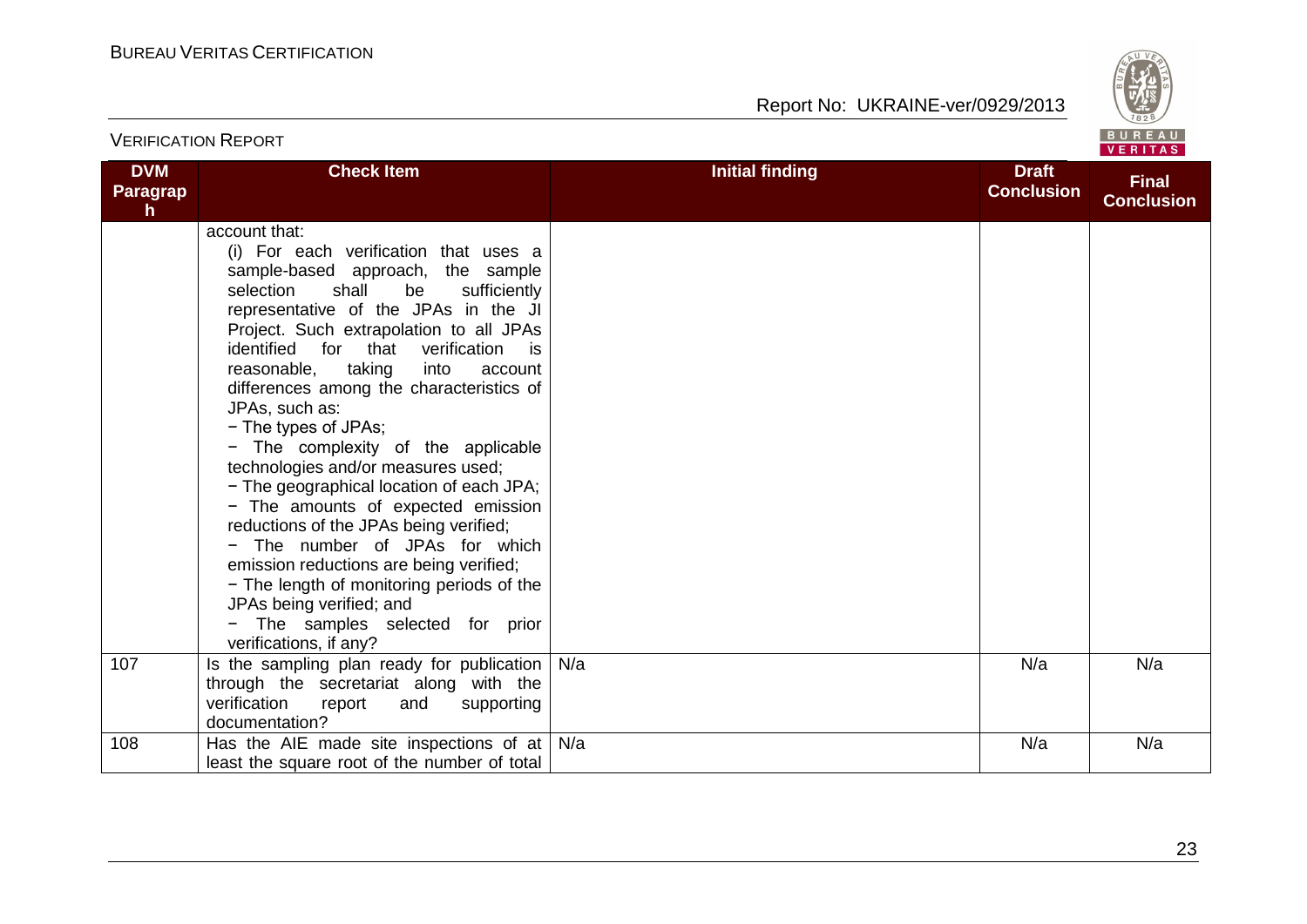

|                                     | <b>VERIFICATION REPORT</b>                                                                                                                                                                                                                                                           |                        | BURFAU<br>VERITAS                 |                                   |
|-------------------------------------|--------------------------------------------------------------------------------------------------------------------------------------------------------------------------------------------------------------------------------------------------------------------------------------|------------------------|-----------------------------------|-----------------------------------|
| <b>DVM</b><br><b>Paragrap</b><br>h. | <b>Check Item</b>                                                                                                                                                                                                                                                                    | <b>Initial finding</b> | <b>Draft</b><br><b>Conclusion</b> | <b>Final</b><br><b>Conclusion</b> |
|                                     | JPAs, rounded to the upper whole number?<br>If the AIE makes no site inspections or<br>fewer site inspections than the square root<br>of the number of total JPAs, rounded to the<br>upper whole number, then does the AIE<br>provide a reasonable explanation and<br>justification? |                        |                                   |                                   |
| 109                                 | the sampling plan available<br>for<br>Is.<br>submission to the secretariat for the JISC.s<br>ex ante assessment? (Optional)                                                                                                                                                          | N/a                    | N/a                               | N/a                               |
| 110                                 | If the AIE learns of a fraudulently included<br>JPA, a fraudulently monitored JPA or an<br>inflated number of emission reductions<br>claimed in a JI PoA, has the AIE informed<br>the JISC of the fraud in writing?                                                                  | N/a                    | N/a                               | N/a                               |

#### 24